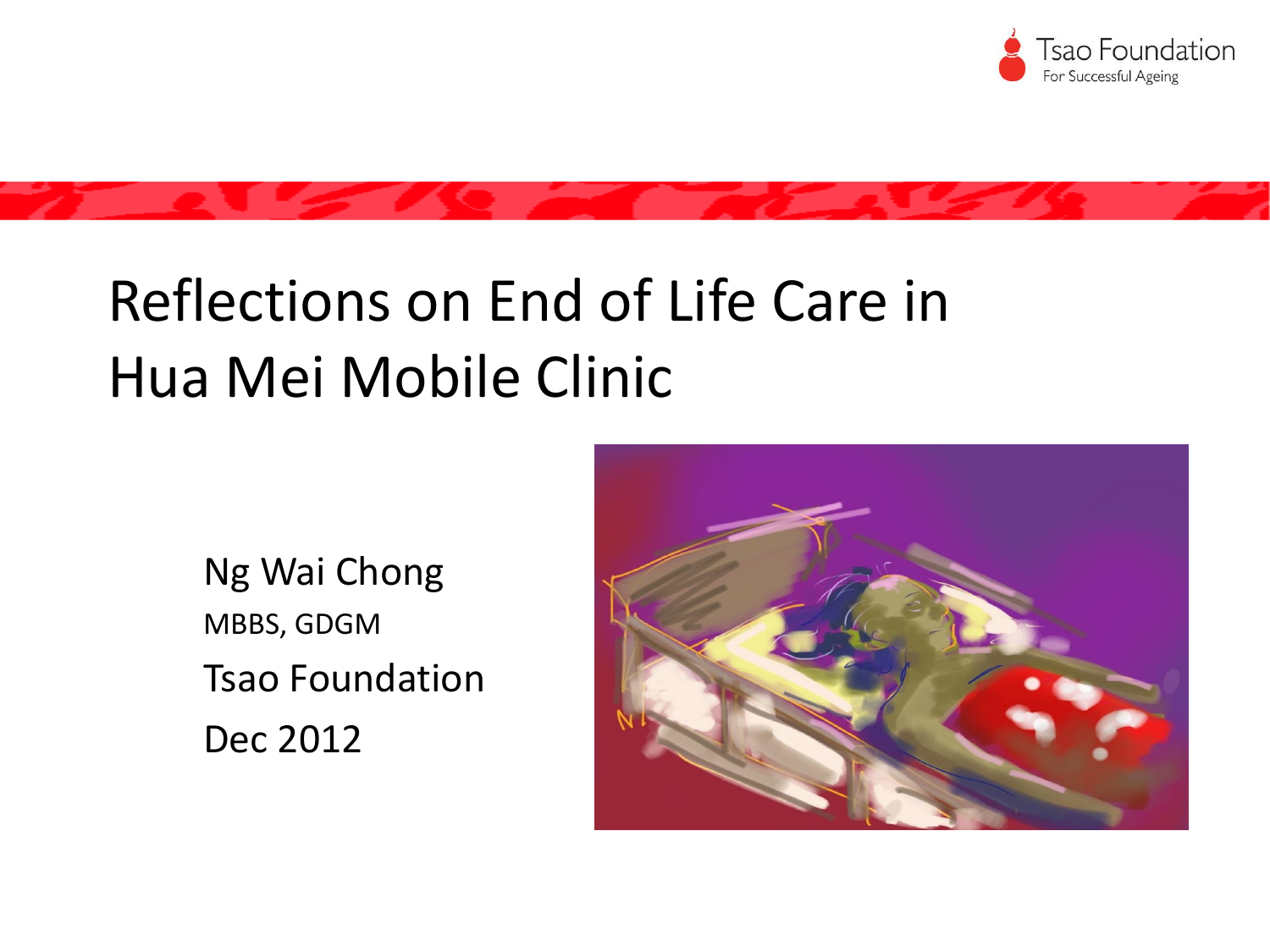

# Scope

- Hua Mei Mobile Clinic its Function and Design
- Case Study
- Case Series of Patients in the EoL Programme
- Reflections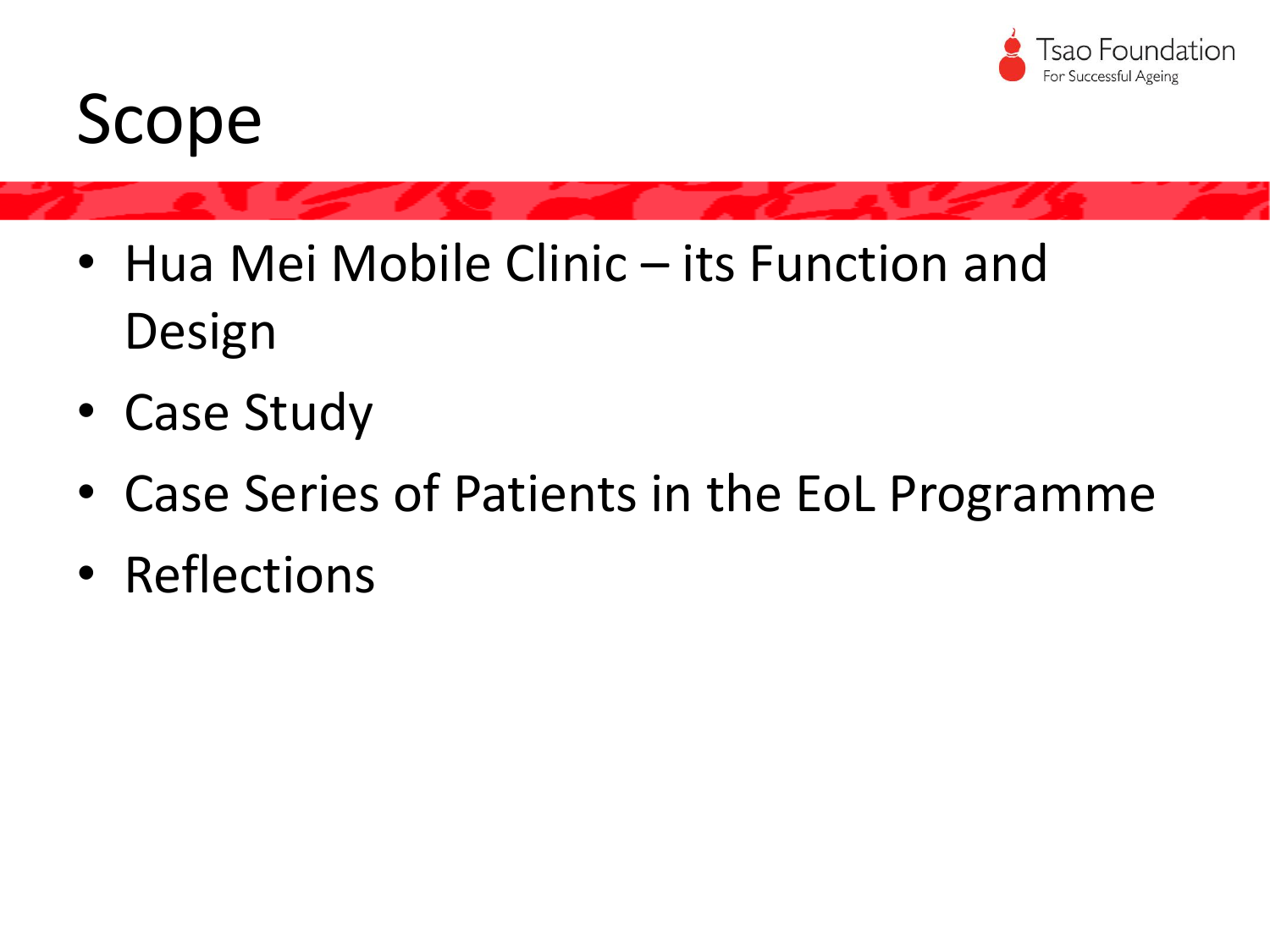

Hua Mei Mobile Clinic as a Long Term Care Service - *PURPOSE*

- To support the frail older persons **to live in their homes** (until their deaths if dying at home were their wish)
- **Live among families** and other natural caresupports
- **Having access to health care** even if they are not able to come out of their homes
- To **respect and honour** their preferences
- Ultimately to instil a sense of **peace and comfort**  in the older persons' lives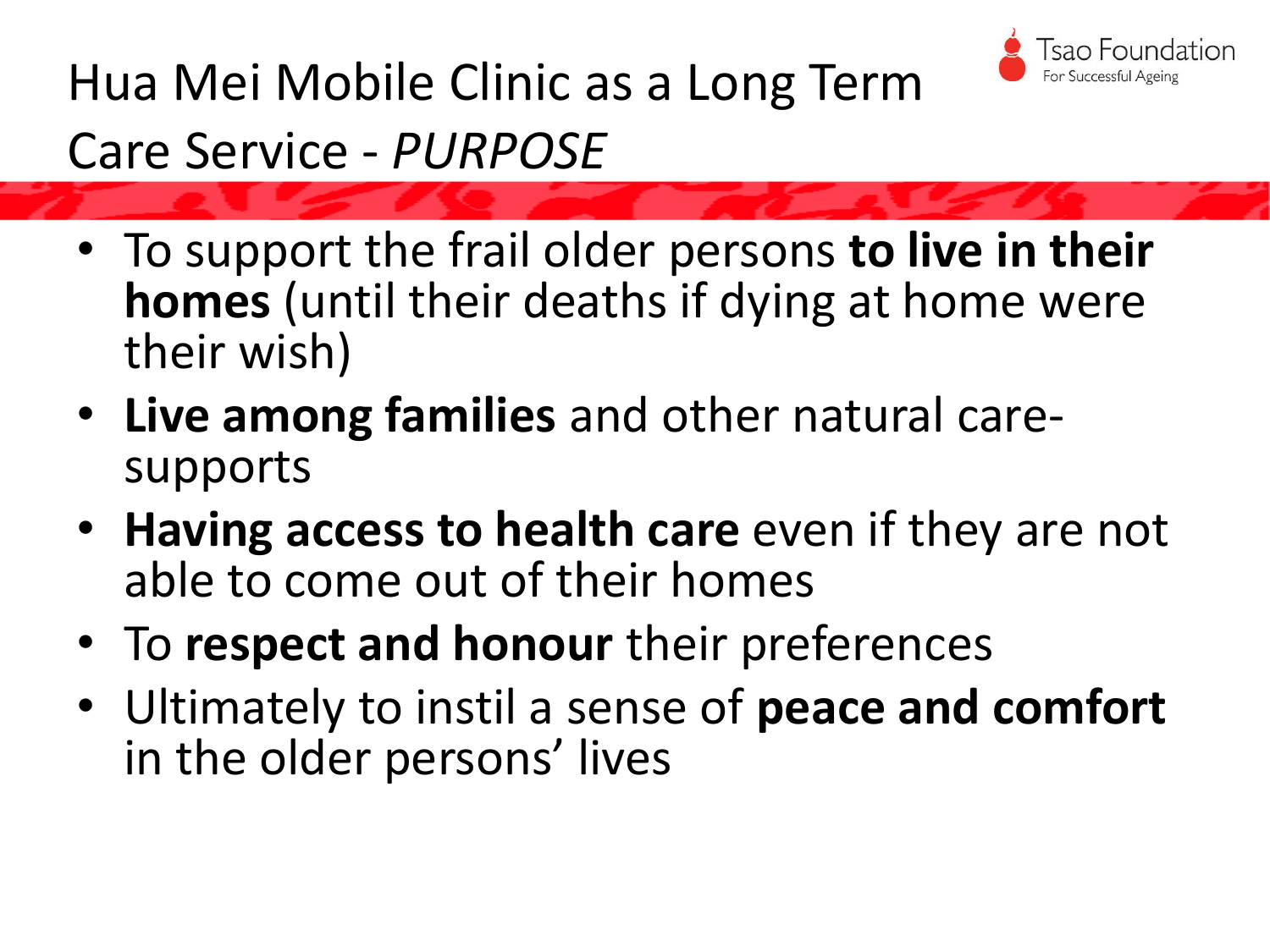

#### Hua Mei Mobile Clinic as a Long Term

#### Care Service - *DESIGN*

- **A Generalist health-and-social care service**
- **Long Term Care at in the community for the frailest**
- The key components that allow this Clinic to deliver on LTC in the Community
	- **1. Interdisciplinary Health Team**
	- **2. Primary care** approach\*
		- **Community-oriented Geriatric and Gerontology training**
		- Special attention to **Transitional and Palliative Care**
		- **24H coverage**
	- 3. Emphasis on **Care management**, providing multi-dimensional trans-disciplinary intervention.
		- **Comprehensive assessment and care planning** using InterRAI Home Care, HMMC Initial Assessment and Care Plan Protocols
		- Use of **IT**

<sup>\*</sup> Primary Care is defined has having 7 attributes (7 "C's") – First **C**ontact; **C**omprehensive; **C**ontinual; **C**ommunity-based; **C**are management; **C**ommunication towards Empowerment; **C**ost-effective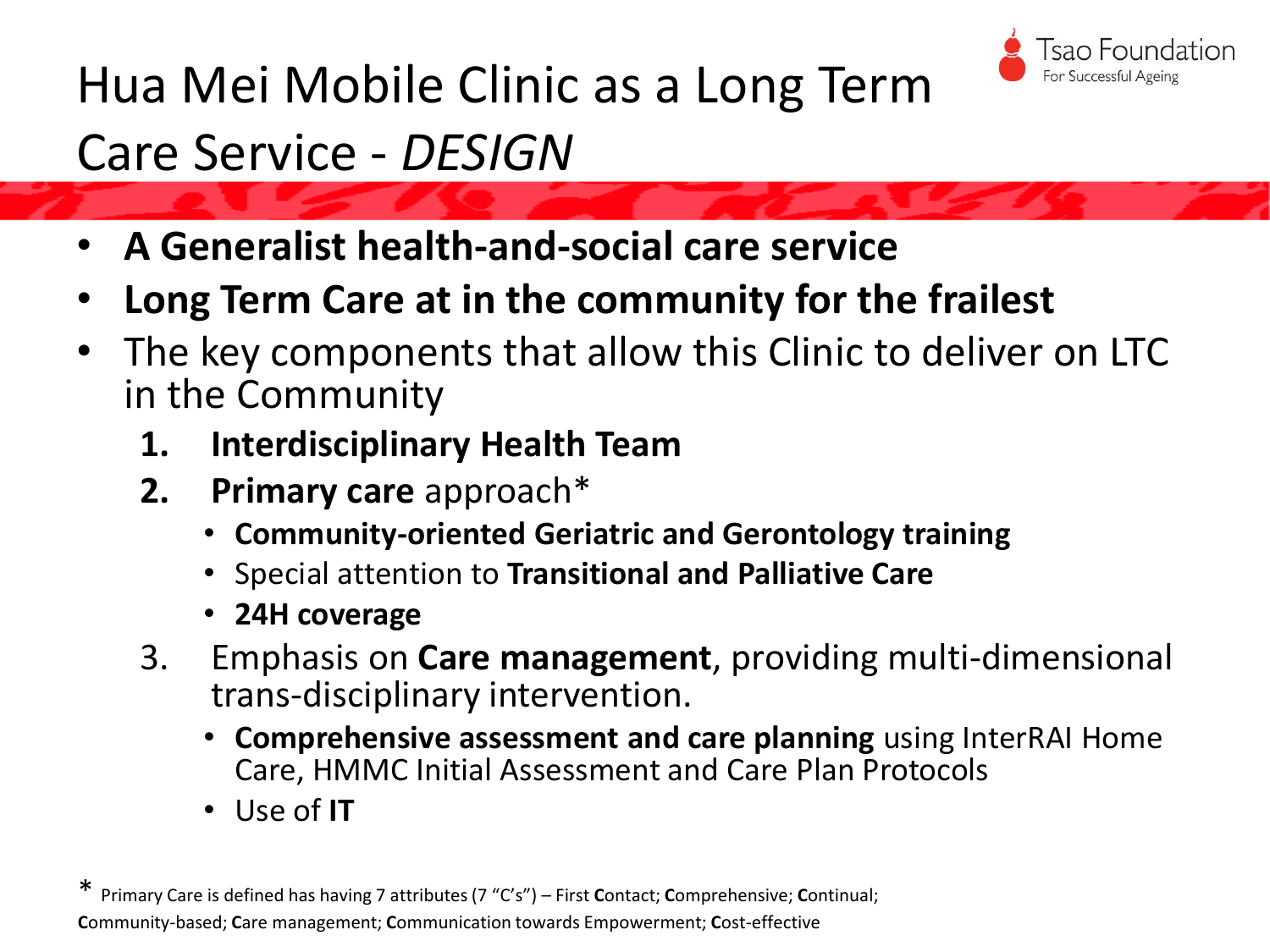

#### Assessment

- Mdm M, aged 83, was admitted to HMMC in May 2007. Her poor health began in 1999 and gradually declined from being wheelchair-bound to bedbound and finally total loss of her cognitive functions.
- 1. Multiple chronic medical conditions:
	- Parkinson's Disease
	- Vascular dementia with BPSD
	- Rheumatoid arthritis
	- Anaemia associated with general poor condition and malnutrition
	- Cataract in both eyes
	- Pressure ulcer of lower back
	- Protein calorie malnutrition.
- 2. Physical Dependence
	- Bed-bound and requires total care including tube feeding
	- High risk of complications due to immobility: bed sores; pneumonia; constipation; UTI; contractures; DVT; recurrent hospitalizations
- 3. Caregiver Stress
- 4. Financial Strain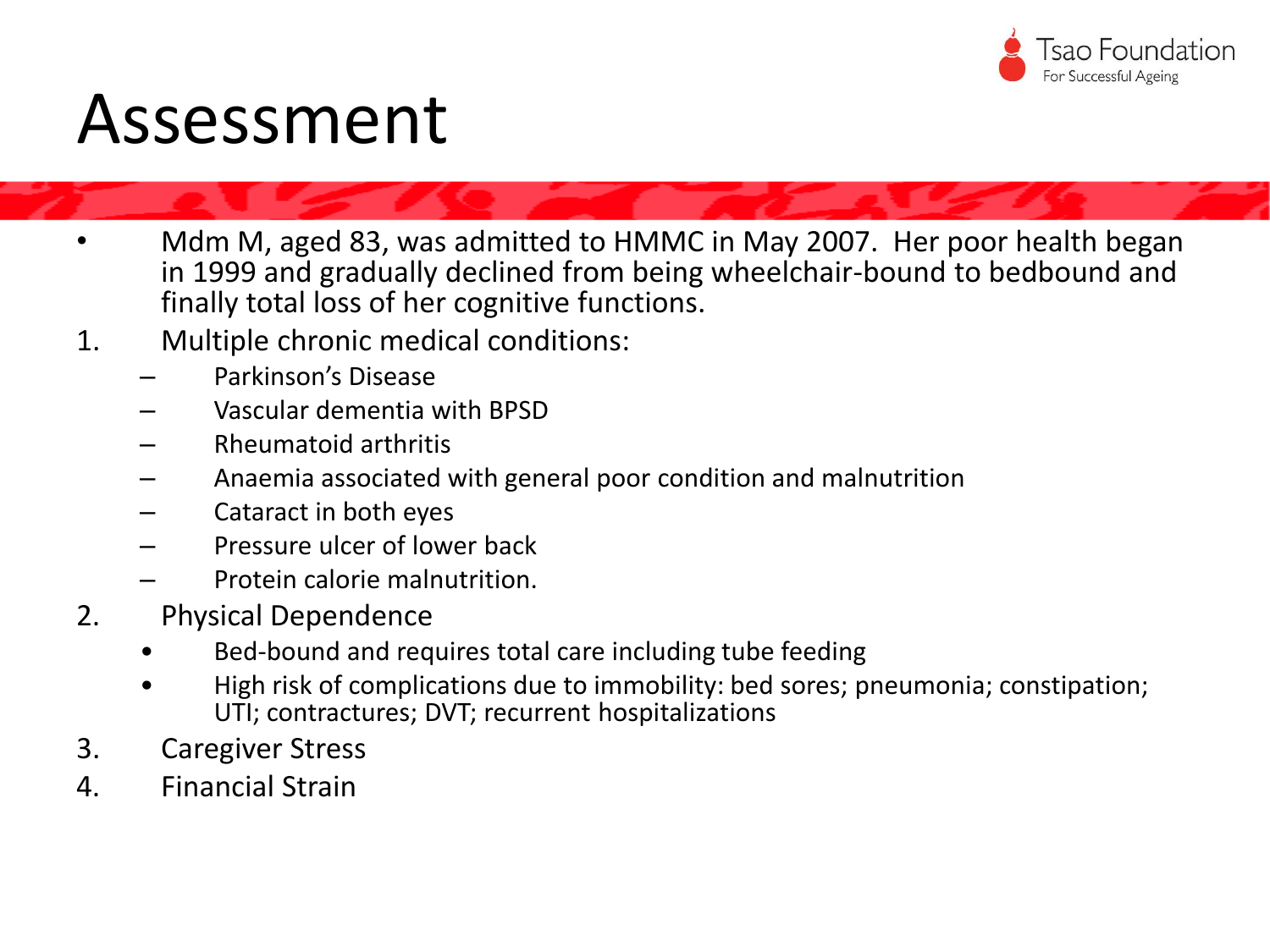

# Care Planning

- Goal Setting:
	- Based on patient's aspirations, prognosis, rehab potential, informal and formal community resources
- Needs Assessment
	- Team's assessment supplemented with interRAI HC
- Resources and Strengths
	- Social worker's assessment and team's assessment
- IDG Discussion on Care Plan
- Communication and negotiation with patient and family: – ACP; present care plan
- Final Care Plan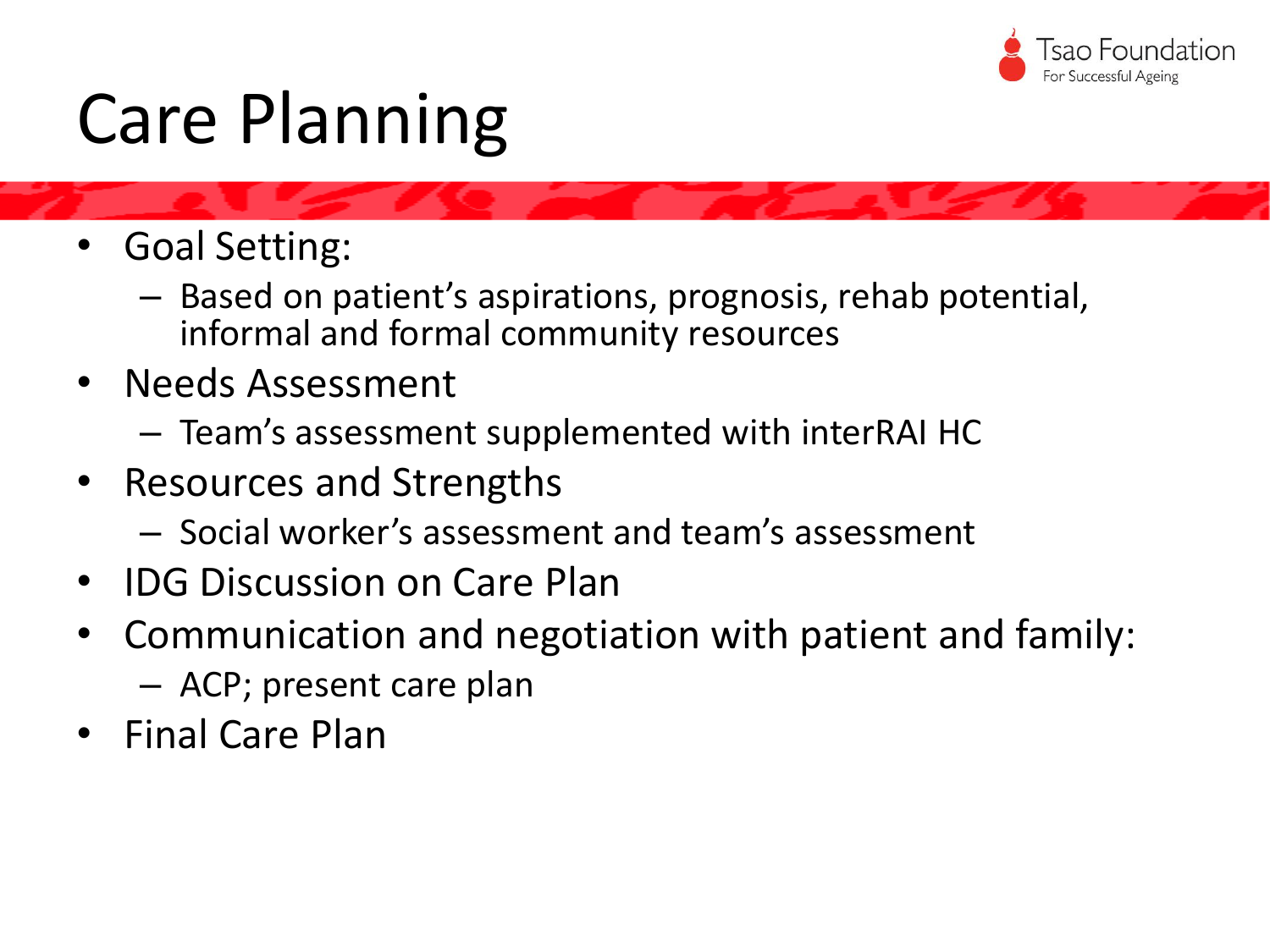

### Interventions

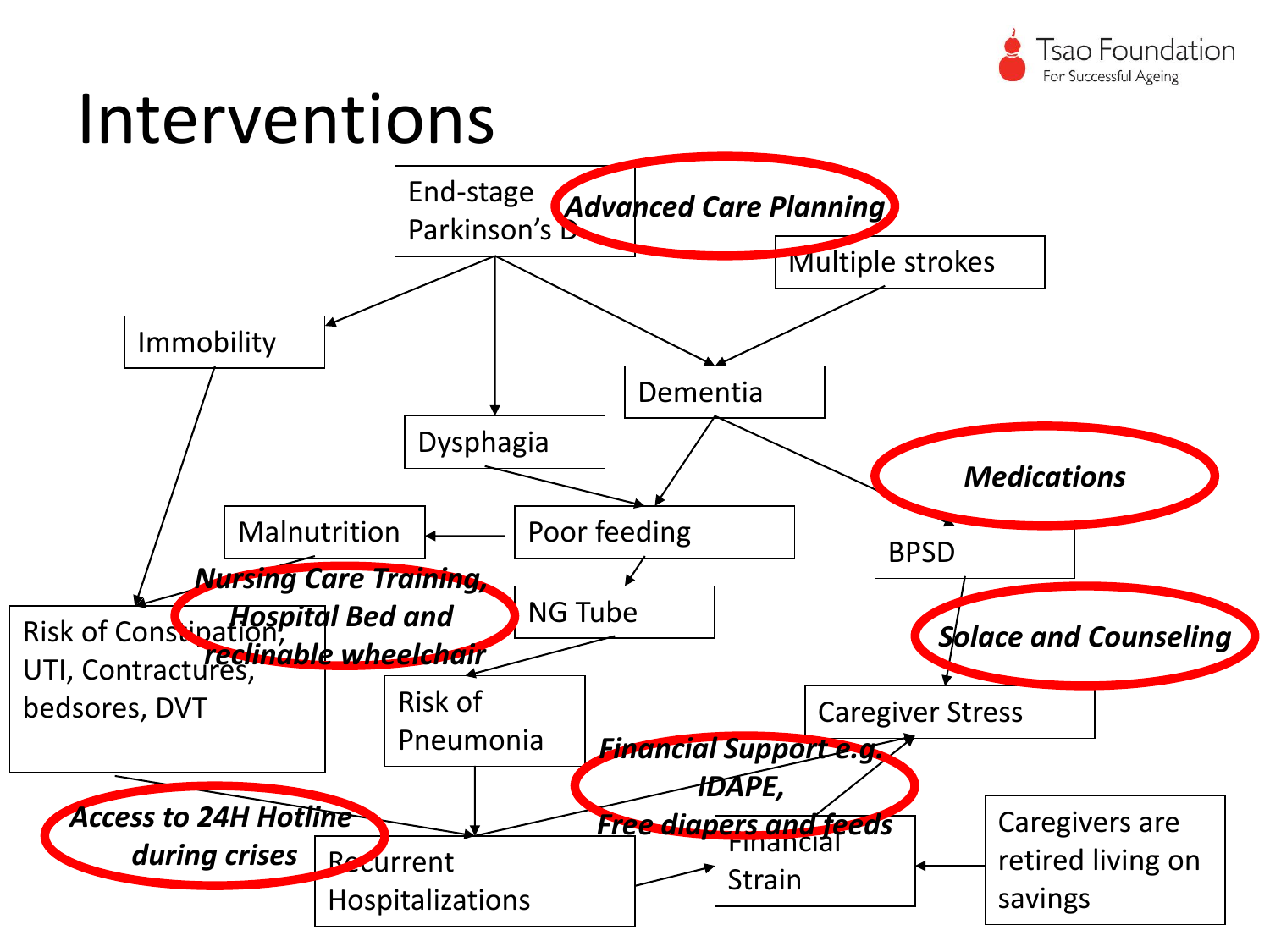### Assimilating End of Life Care in Hua Mei Mobile Clinic



Components

- 1.End of Life Care Training for Team
- 2.Person-centred Care and Advance Care Planning for All Patients
- 3.Increased resourcing based on Estimated Prognosis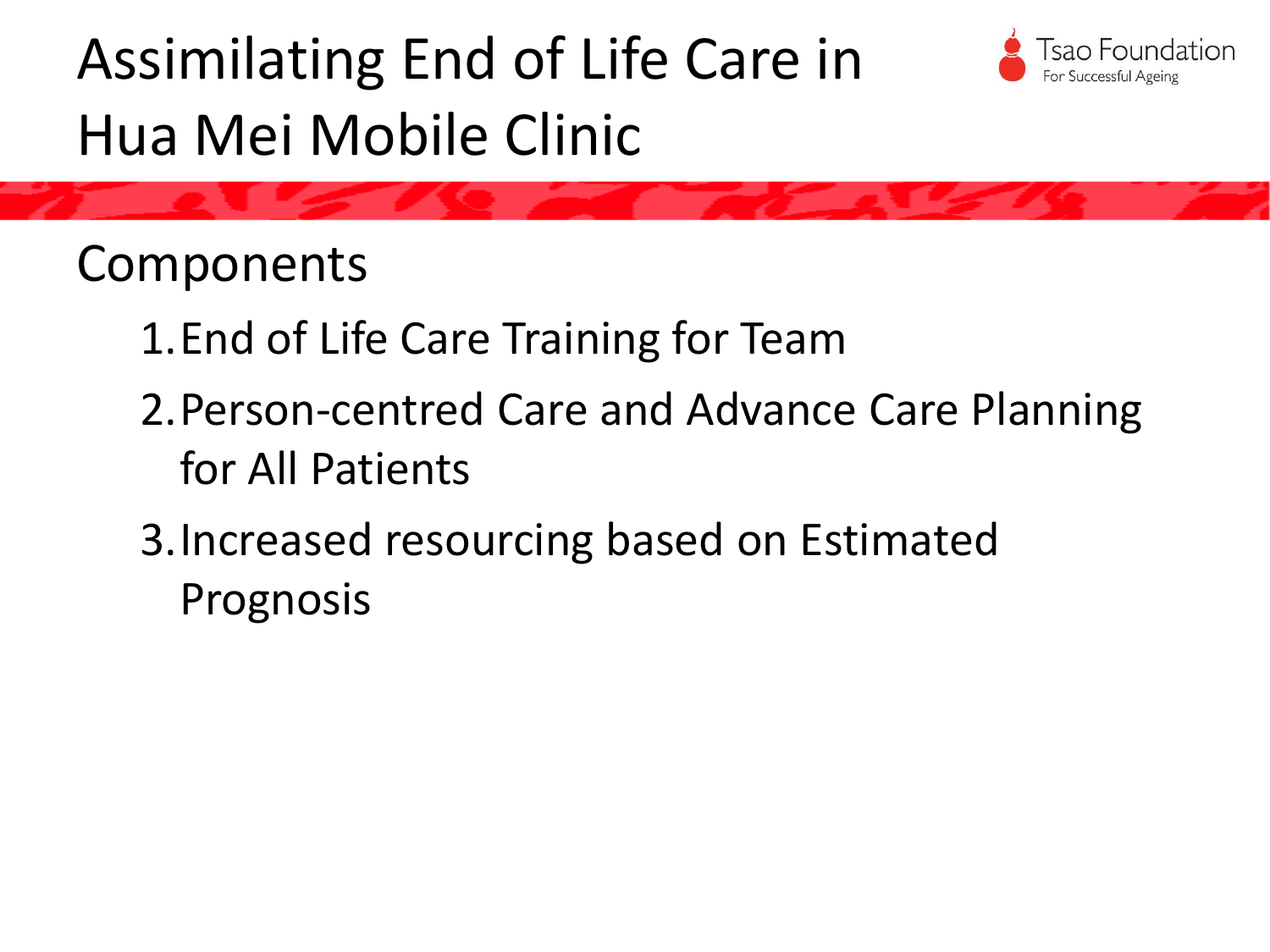

# Case Series HMMC EoL Care Programme (1 Oct 10 – 30 Sep 12)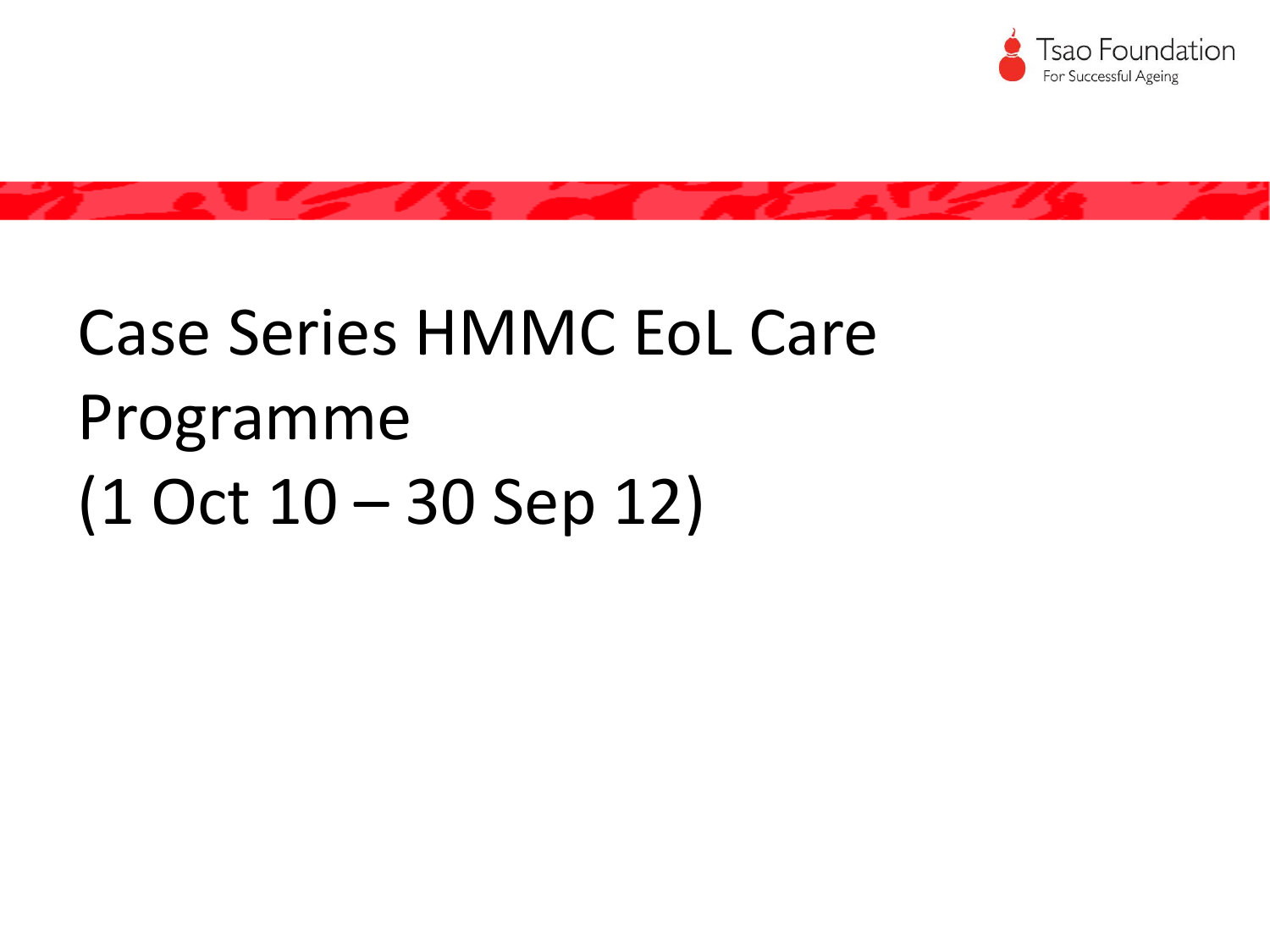# Case Load and Capacity of **HMMC**



• 1 Oct 10 – 30 Sep 12

– Total number of patients served = 160



Patients **never been** served on EoL Care Programme  $= 105$ 



Patients served on EoL Programme  $= 55$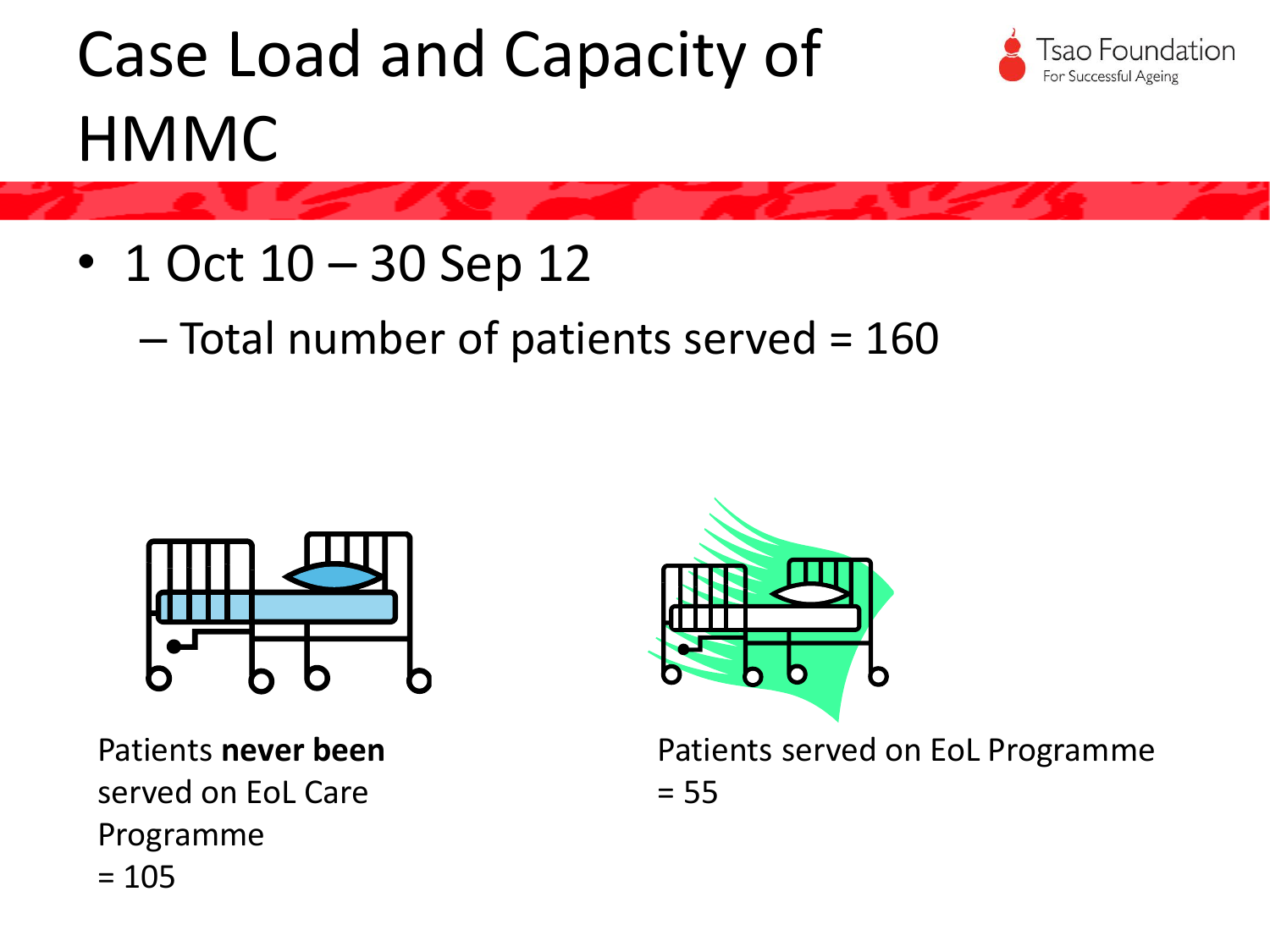# Caseload for the EoL care



#### Programme 1 Oct 10 – 30 Sep 12 (2 years)

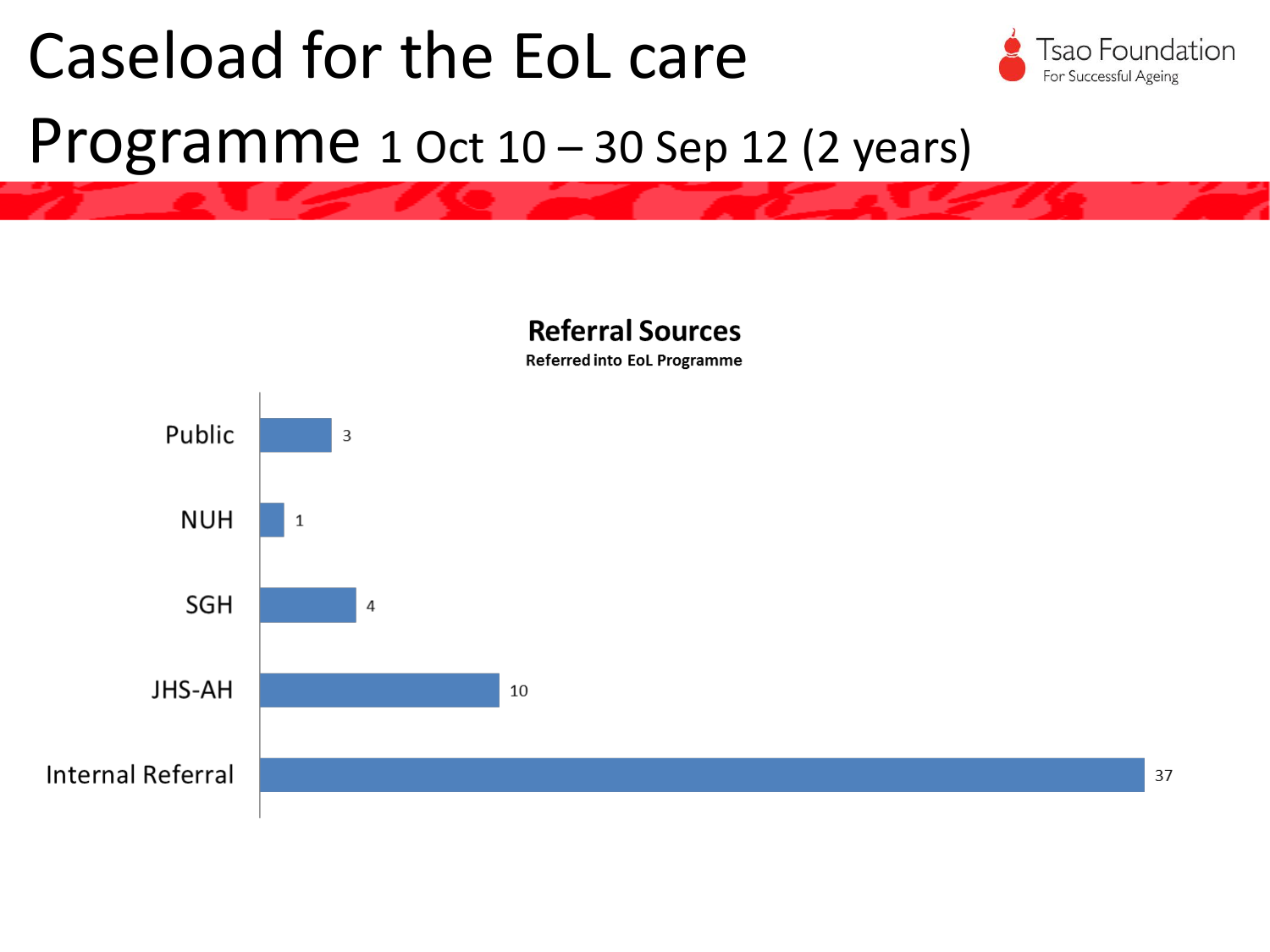

# Patient Profile

n=55

- Mean Age: 87.4
- Median Age: 87
- Age range: 69 99

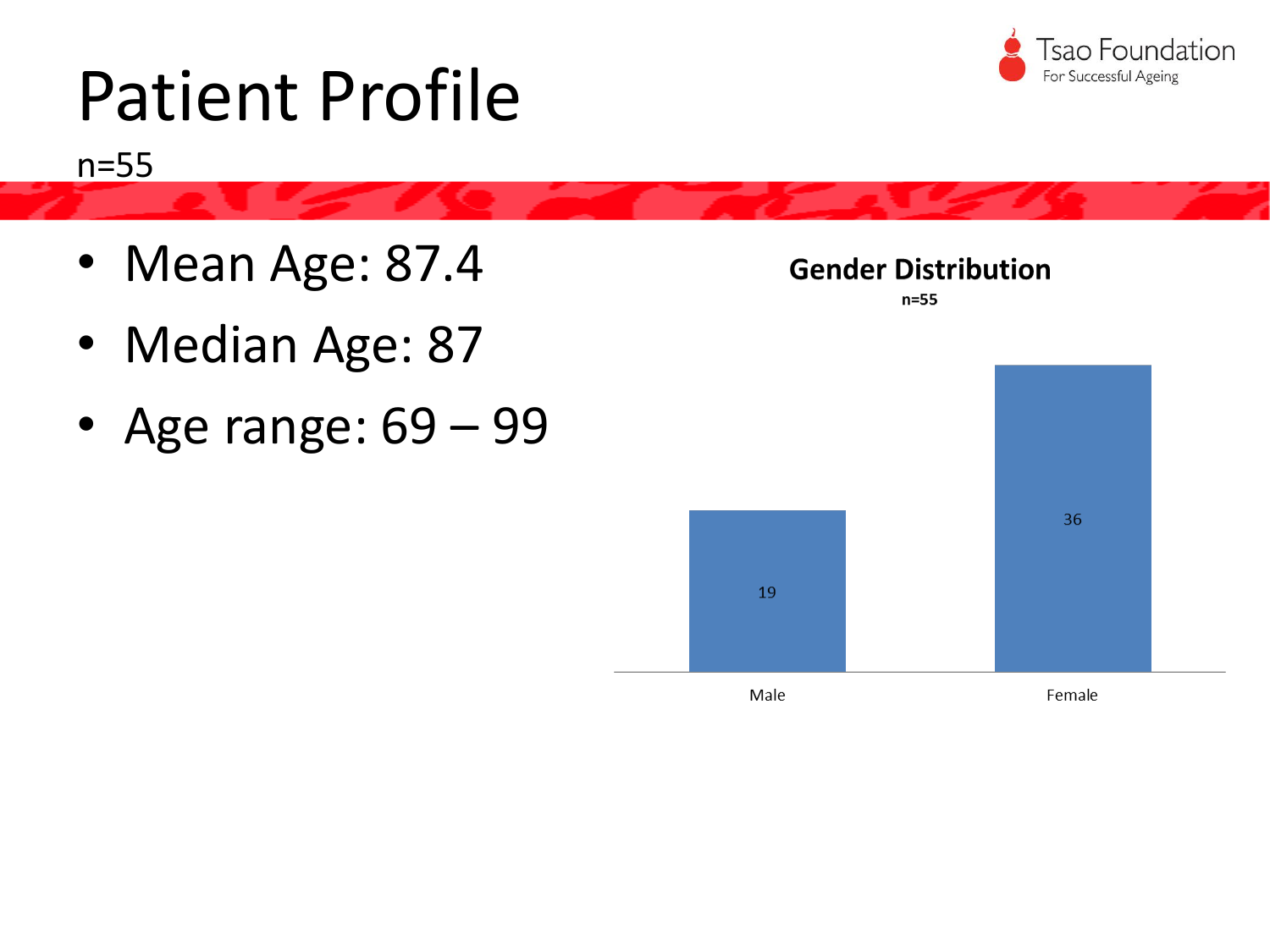

# Financial Profile

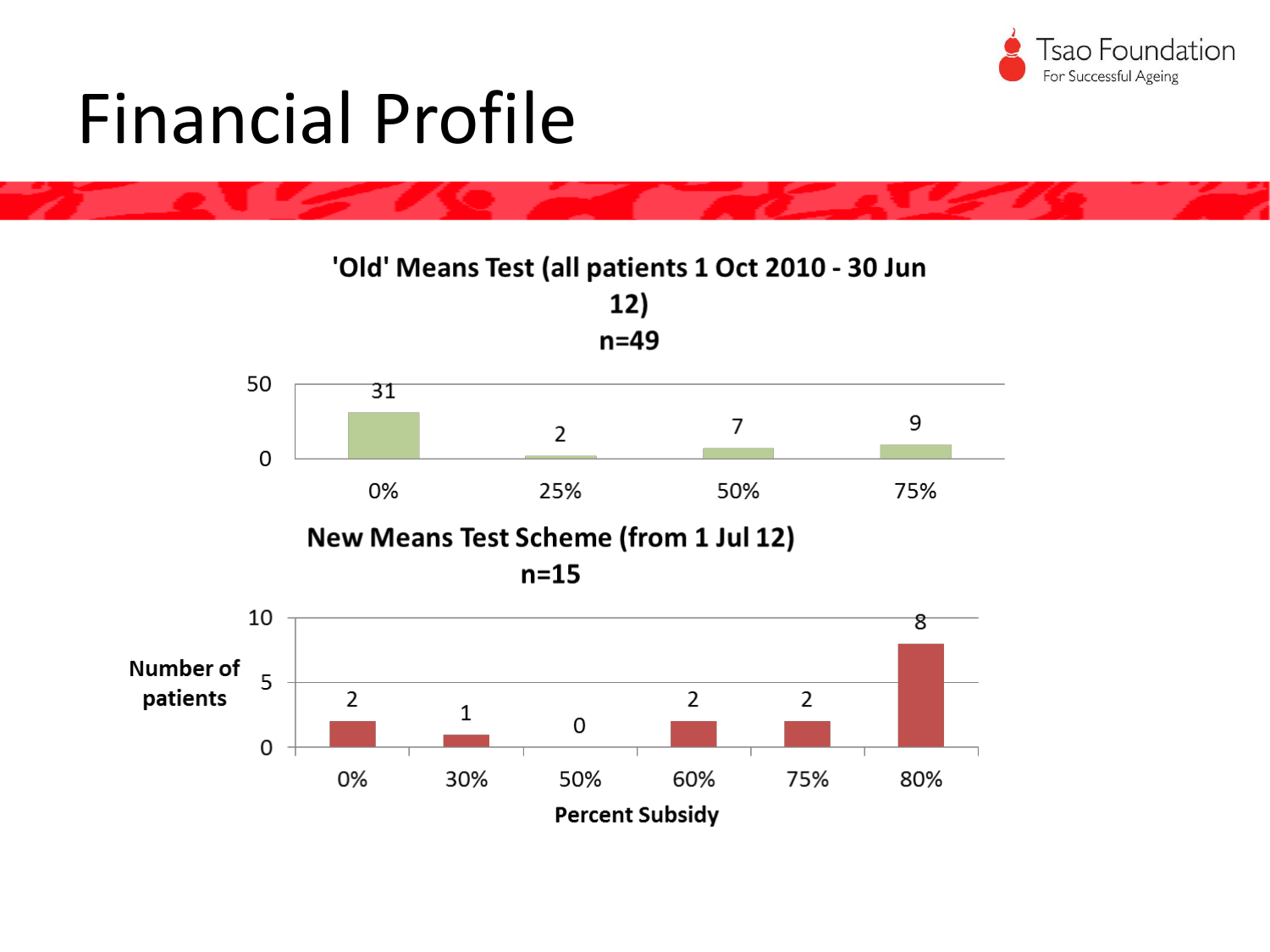

### Functional Status



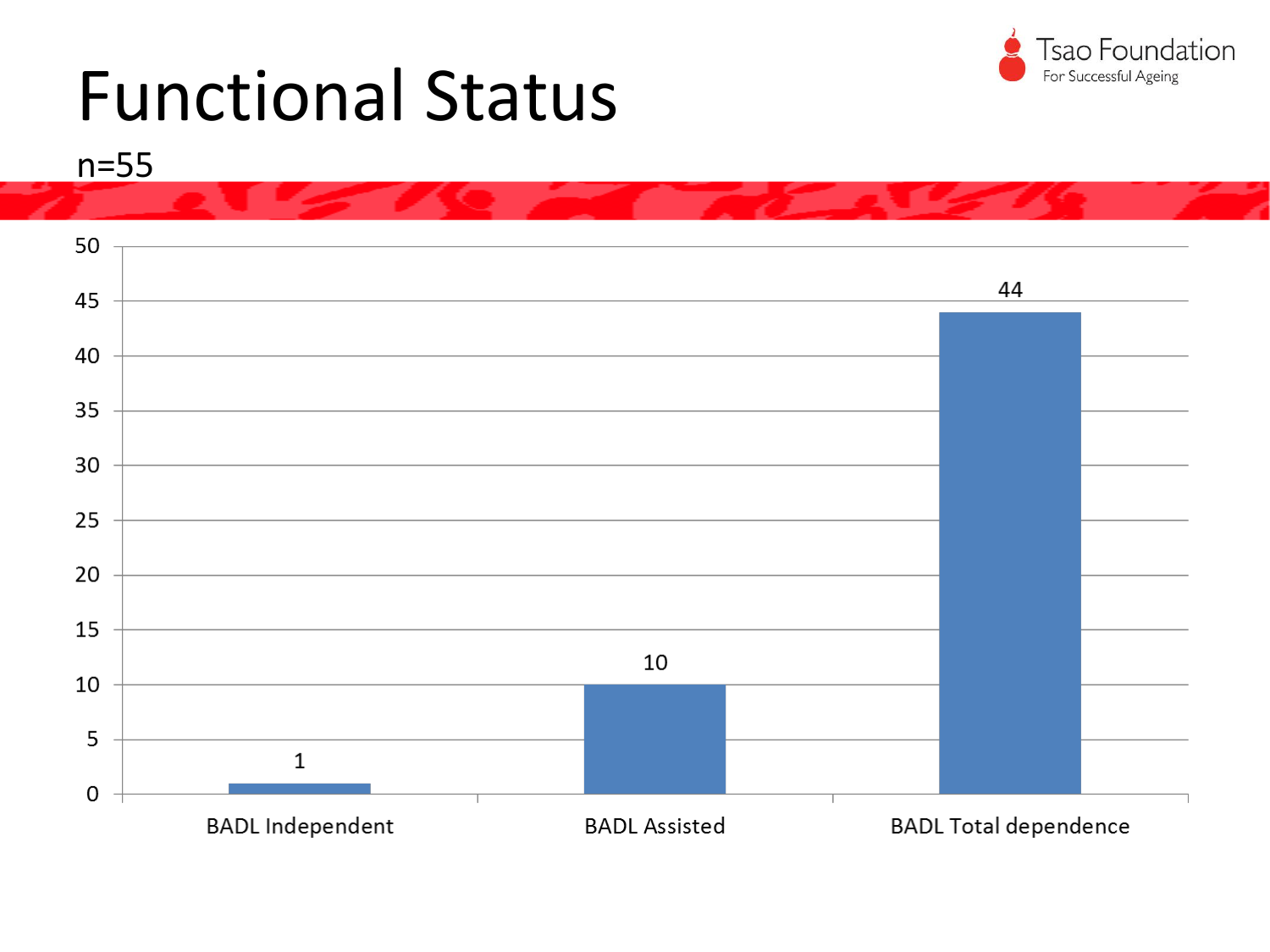

# Diagnoses Distribution

n=55

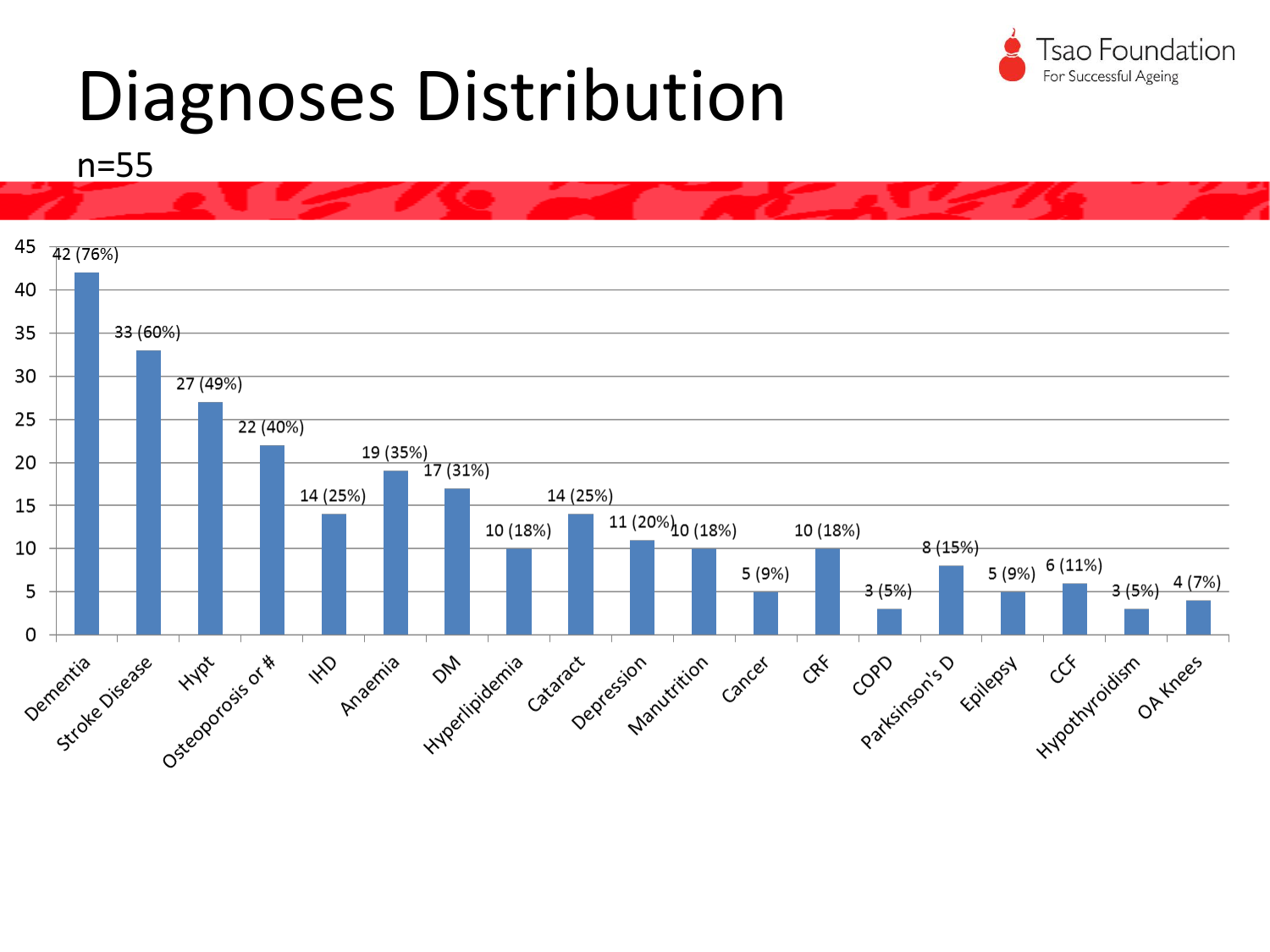

# Advance Care Planning

- 54 out of 55 patients received ACP
	- Either in person or through presumed health proxy if absent mental capacity (None of the patients have officially elected a Donee as per MCA)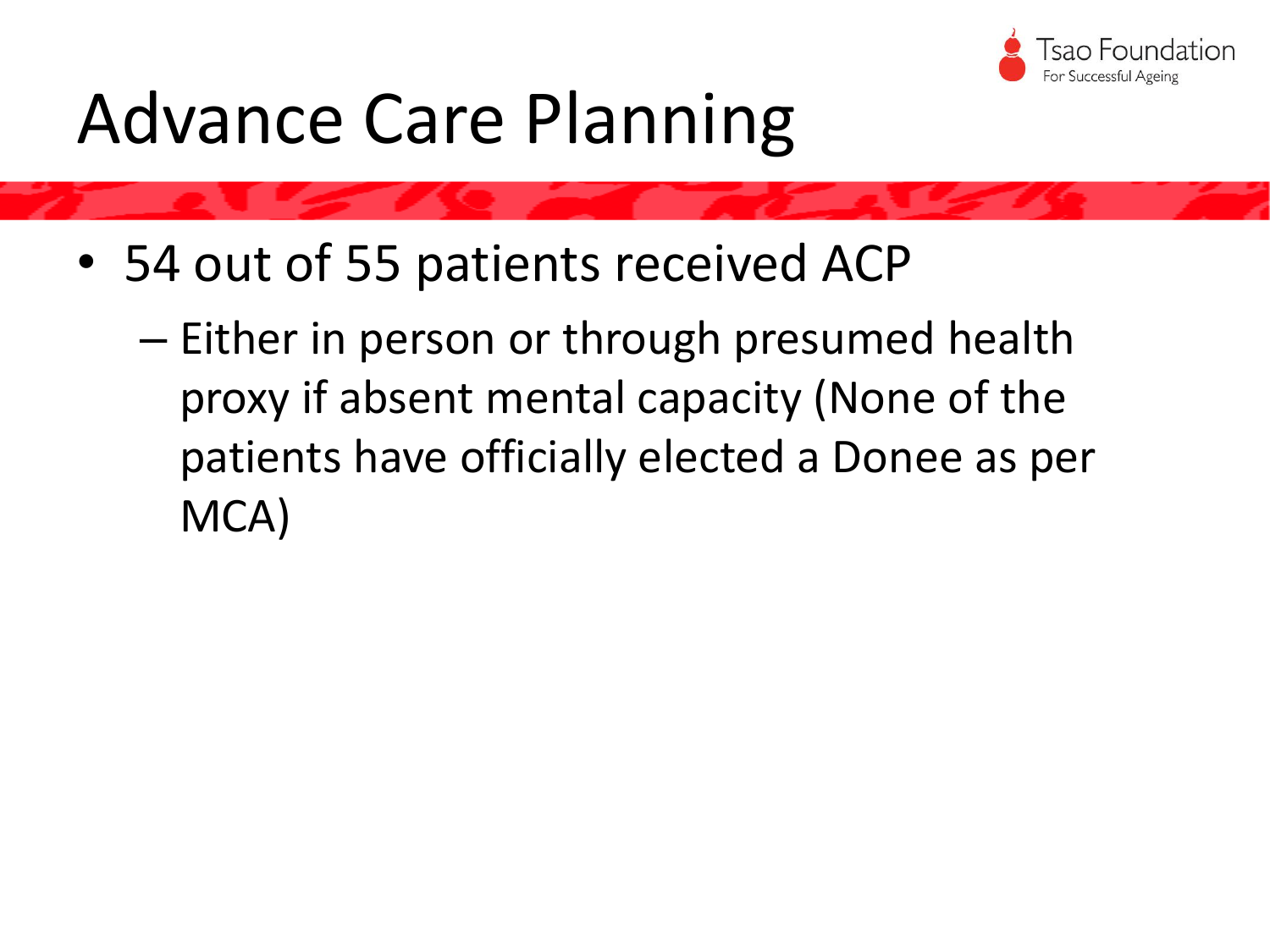

# Tube Feeding n=55

**(52.7%) (38.2%) (9.1%)** Refuse/ Prefer not Did not refuse Feeding Unknown **Preference for Tube Feeding Actual Tube Feeding (42%) (58%)** ■Tube-fed ■ Not Tube-fed

*2 patients had NG Tube Insertion against their wishes in the hospital before their deaths*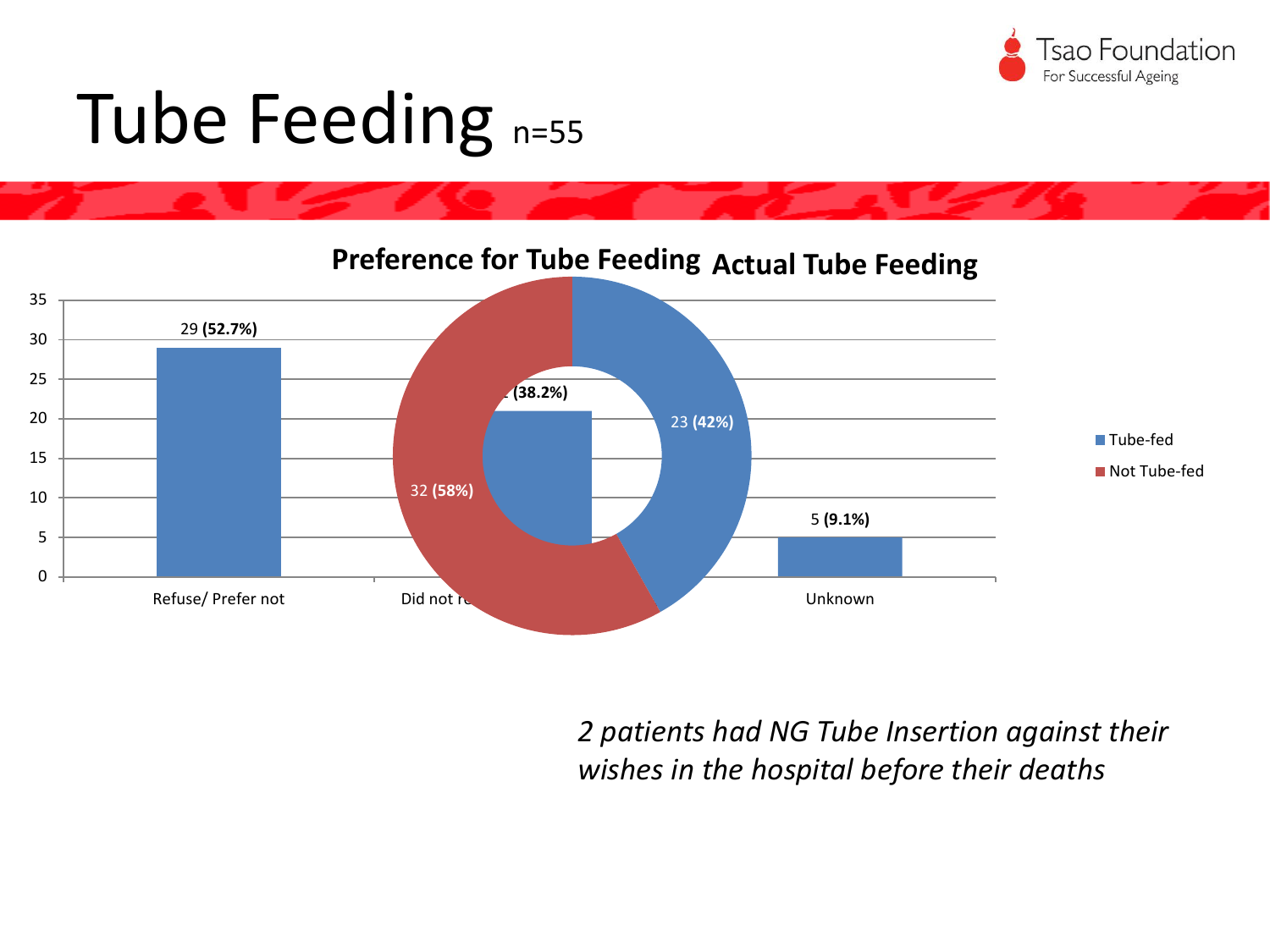### Preference for Place where Death Occur



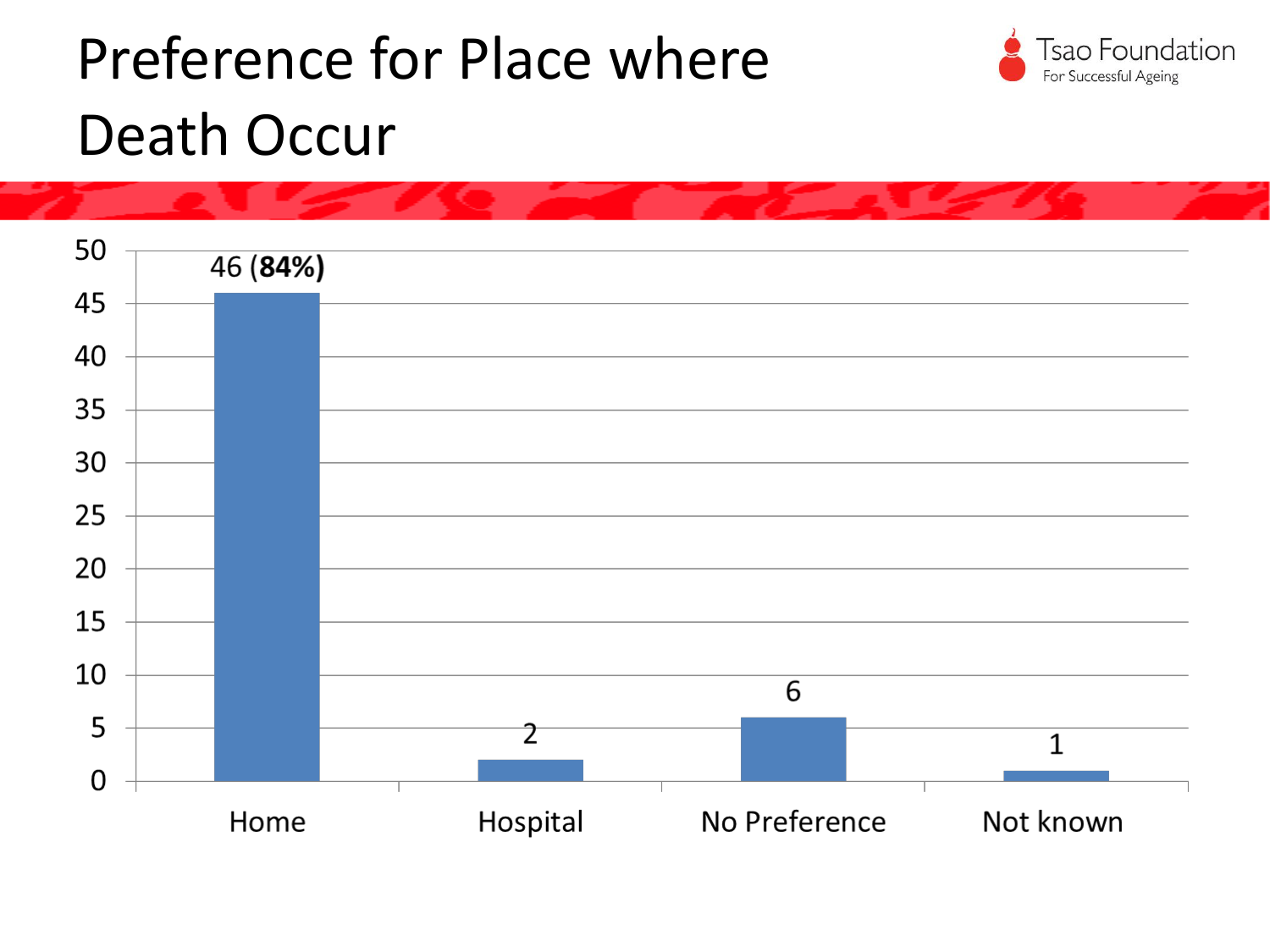

#### Deaths

- 1 Oct 2010 30 Sep 2012
	- $-$  No. of Non-death Discharges  $=$  4
	- $-$  Deaths = 36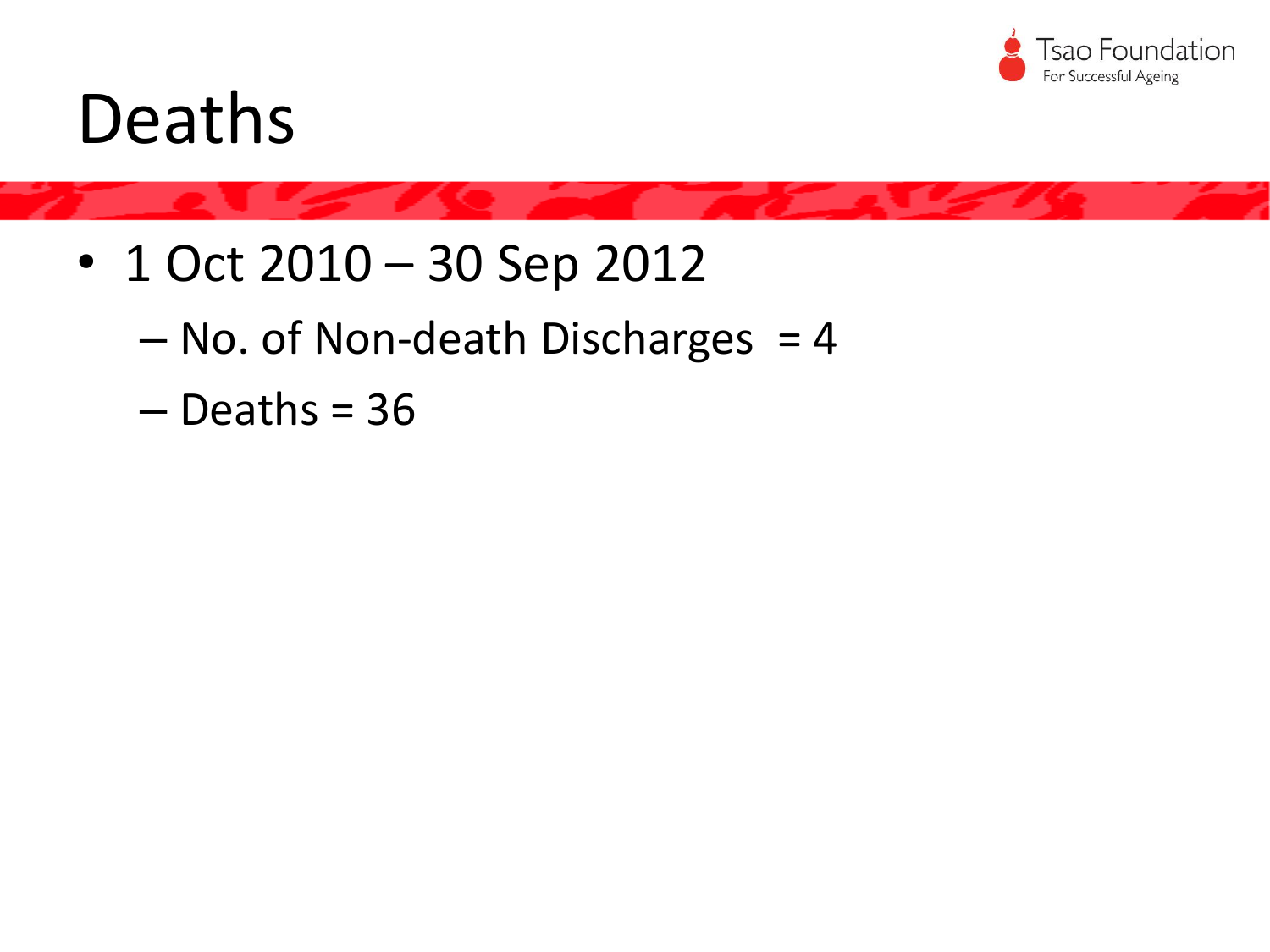# Places where Deaths Took **Tsao Foundation** For Successful Ageing Place  $n=36$ 8 (22%)  $\blacksquare$  Home **Hospital** 28 (78%) *Number of Deceased who died in a Place against their Wishes = 5 3 were due to care givers' choice*

*2 lived alone*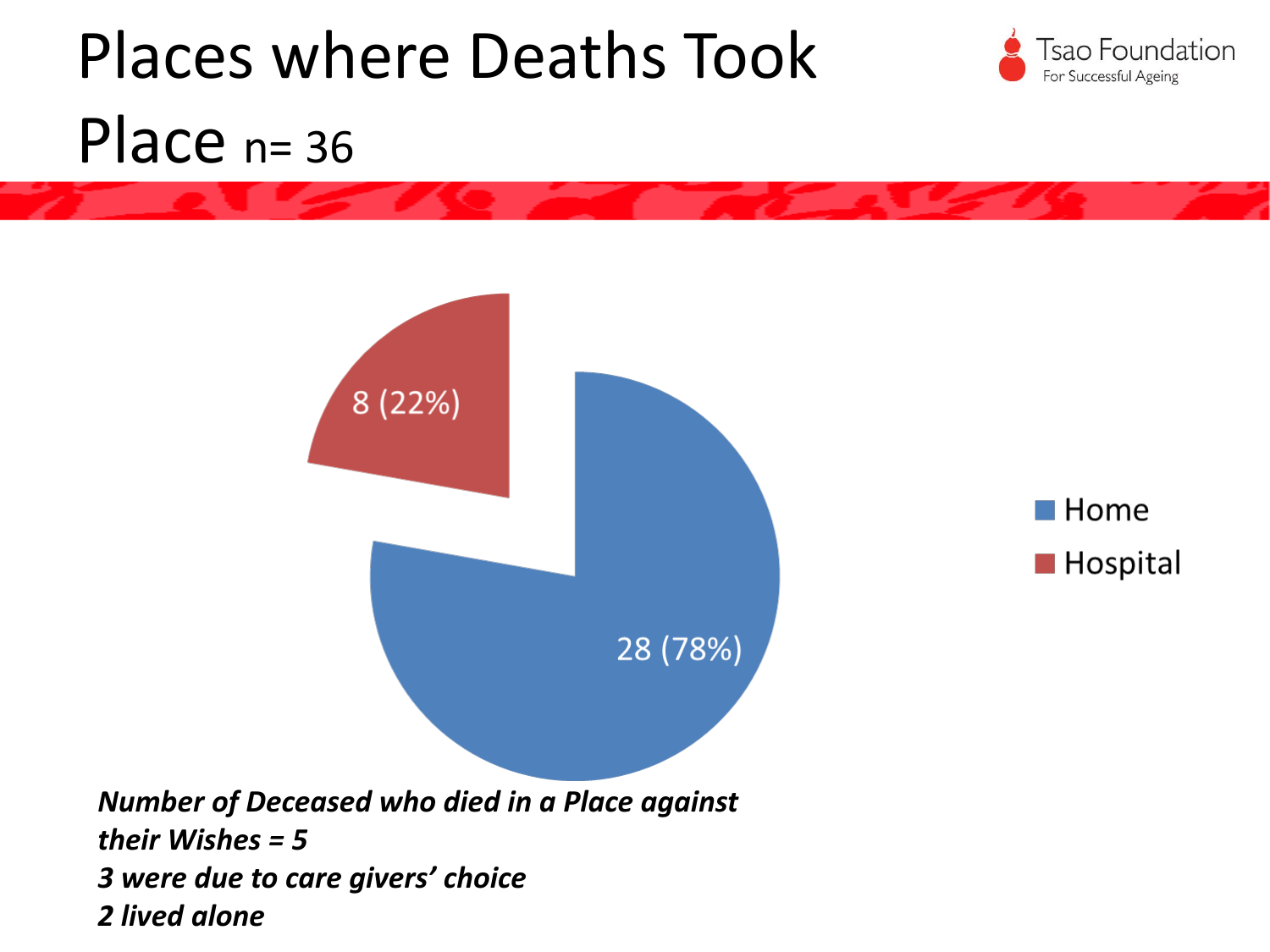### Symptoms in the Last Week before Passing (n=36)



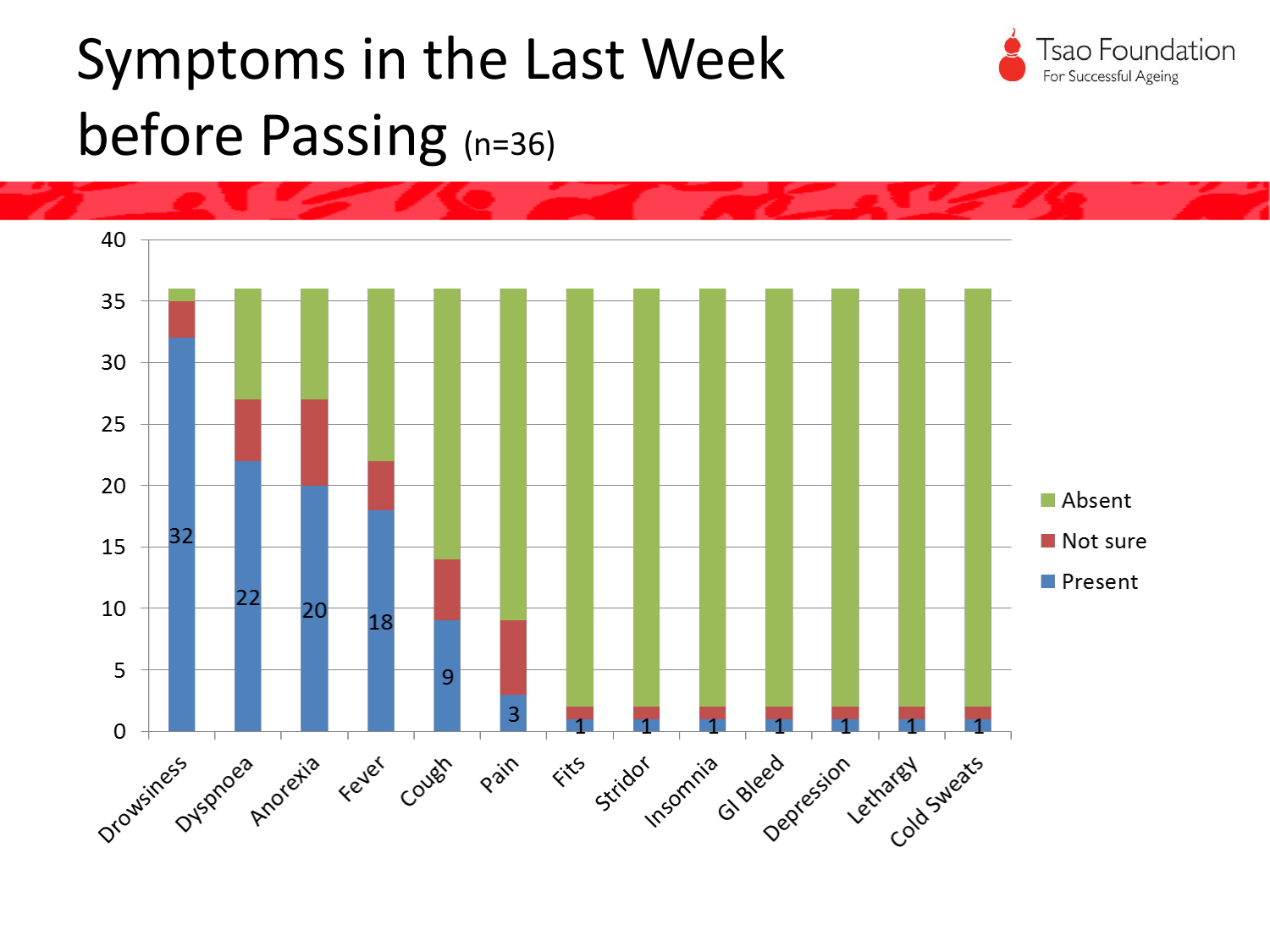

#### Cause of Death n=36

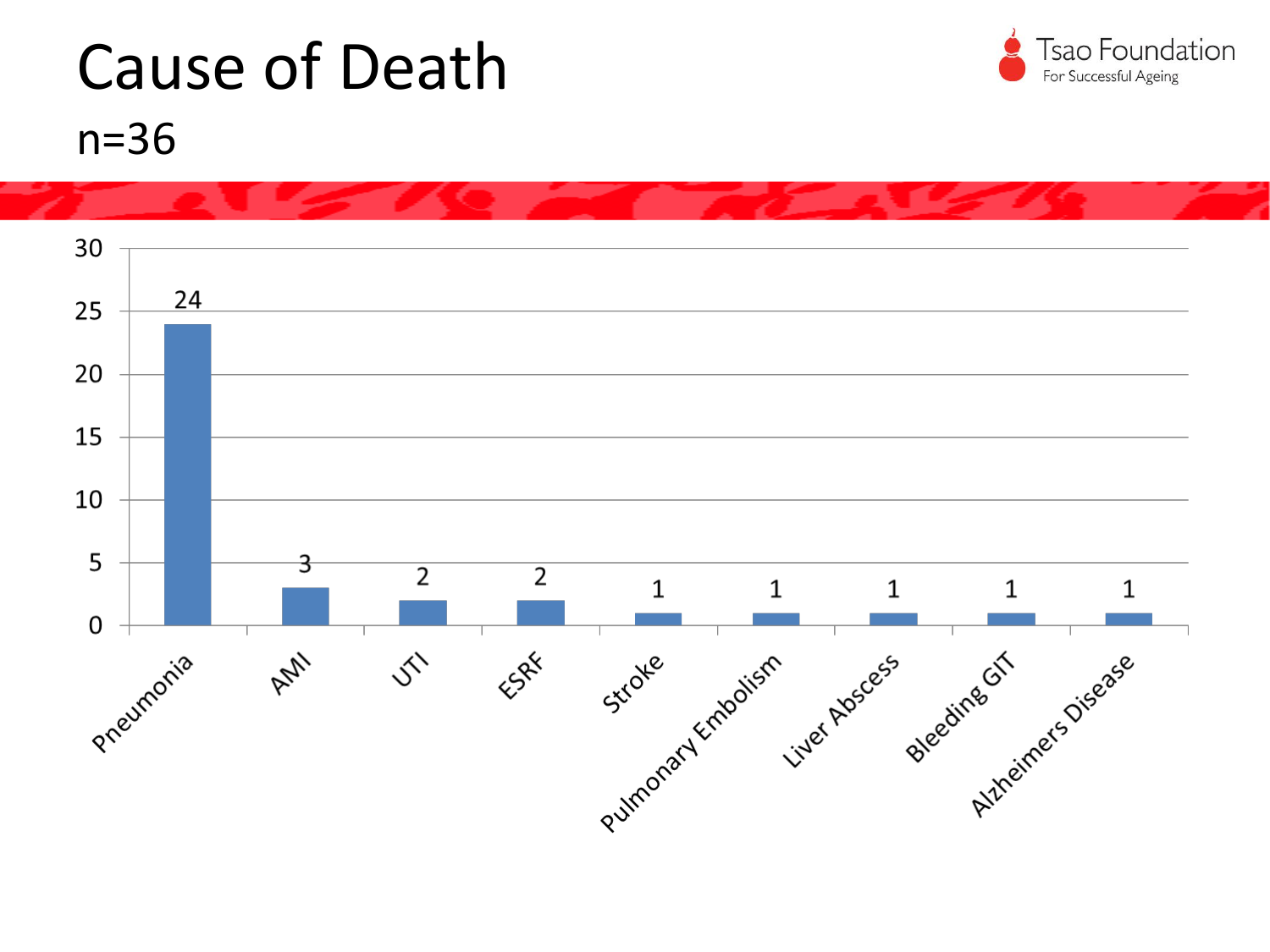

# Average Prognosis (Days)

• After admission into EoL Care Programme, death occurred after 173 days (5 months 22 days) on average.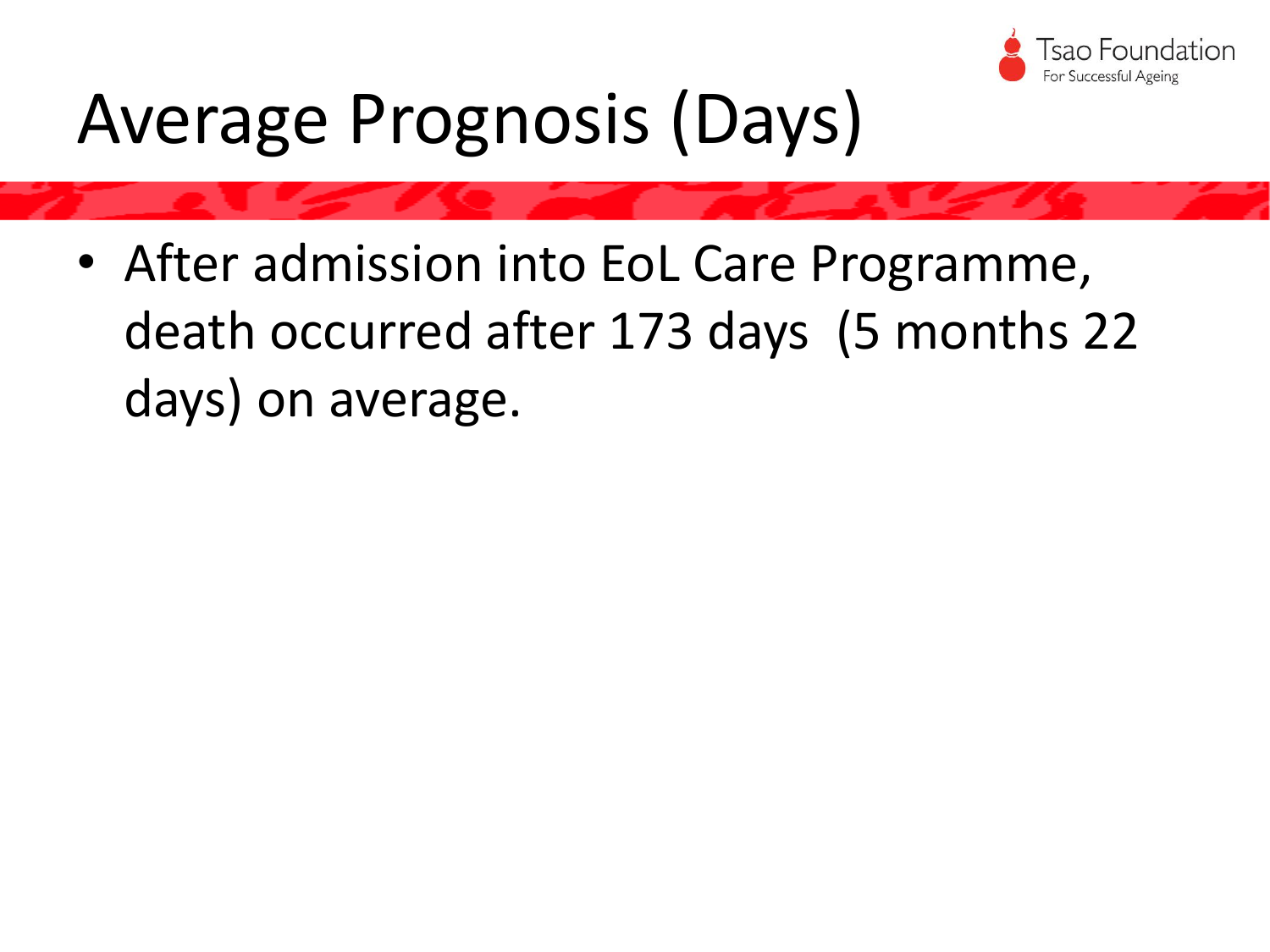Utilization Rate of Hospitals before Death after Admission to EoL Care Programme n=36



| <b>Service Utilization</b>                 |       |                      | <b>Remarks</b>                                                    |
|--------------------------------------------|-------|----------------------|-------------------------------------------------------------------|
| <b>Acute Hospital</b><br>Admissions        | Total | 25 admissions        |                                                                   |
|                                            | Mean  | 1.5 per patient-year | 25/36 *365/173                                                    |
| Length of Stay in<br><b>Acute Hospital</b> | Total | 235 days             |                                                                   |
|                                            | Mean  | 9 days               | 235/25 (discharges)                                               |
| <b>A&amp;E Attendances</b>                 | Total | 25 attendances       |                                                                   |
|                                            | Mean  | 1.5 per patient-year | 25/36 *365/173                                                    |
| <b>SOC Attendances</b>                     | Total | 6 attendances        |                                                                   |
|                                            | Mean  | 0.4 per patient-year | $6/35*365/173$<br>(excluded 1 outlier with 22 SOC<br>attendances) |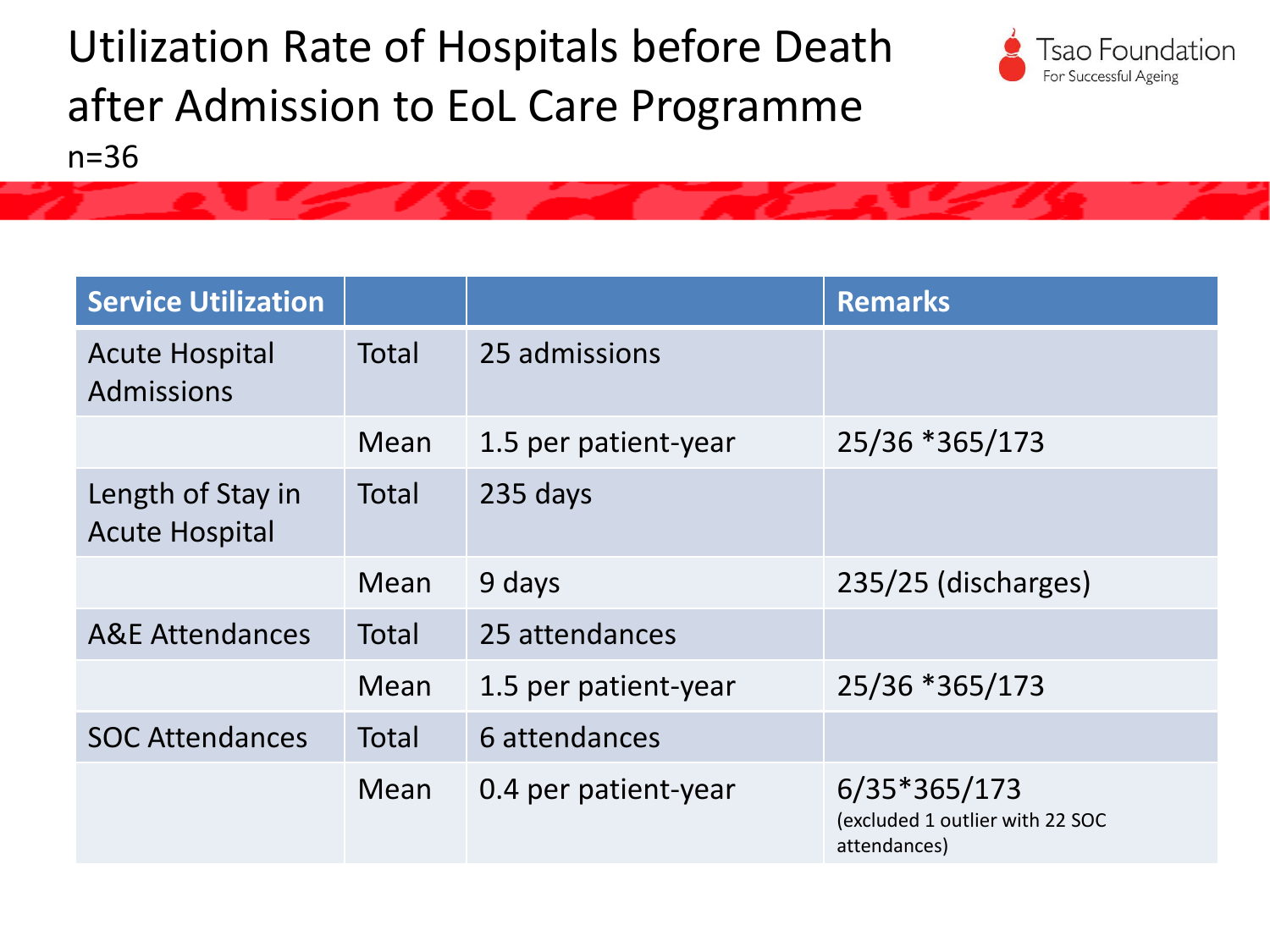#### Feedback by Telephone



(conducted Nov 2011 and Oct 12) Phone survey among the Main Caregivers of Patients who have passed on from the Programme

• Questions

Q1. Do you feel supported by the team during this period?

Q2. Are there any other areas that we could have supported you better?

#### **Q3. Do you feel that the patient had a good death?**

Q4. Is there anything else that you would like to share with me?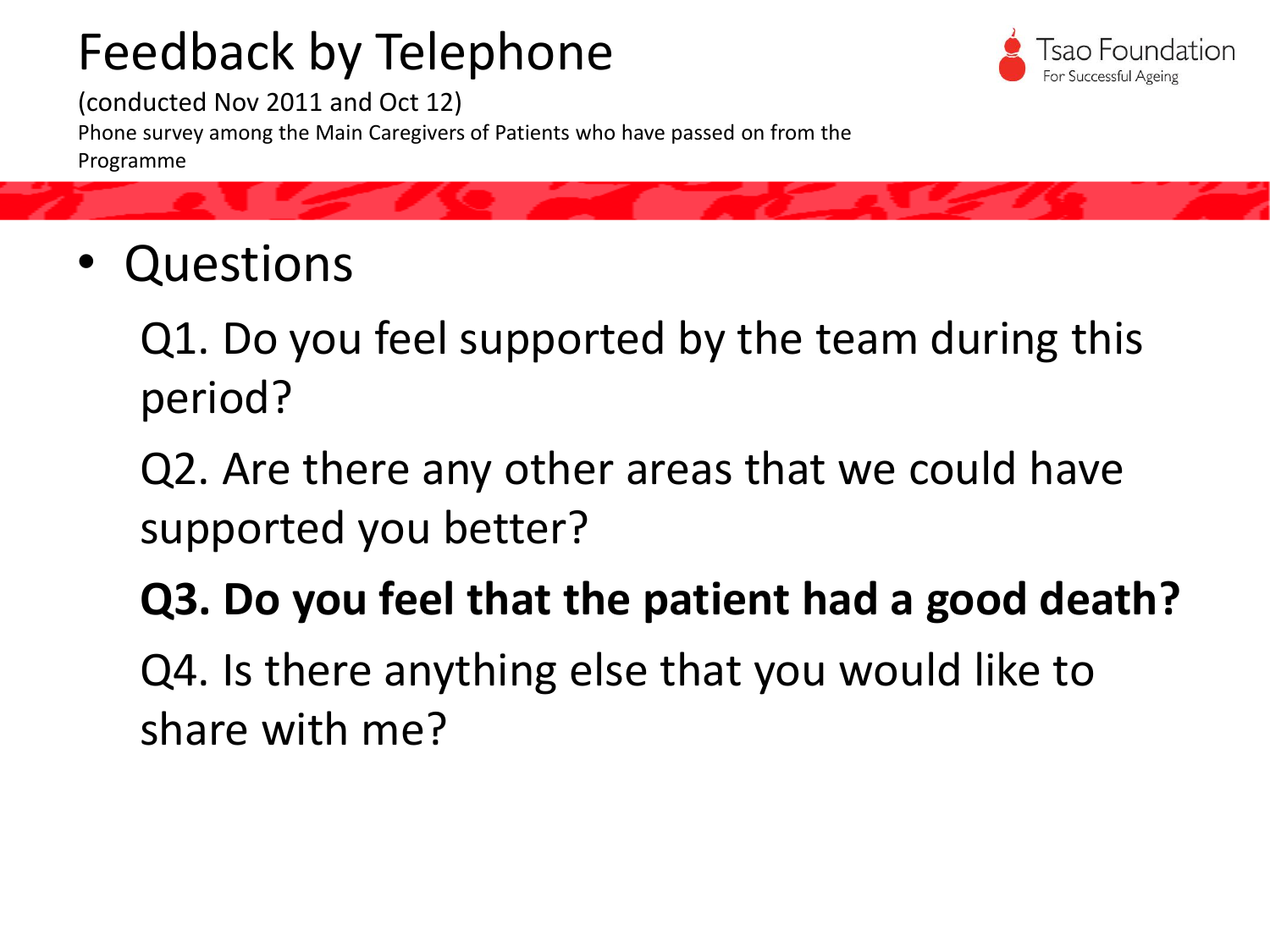#### Q3. Do you feel that the patient had a good death?

n=36

#### **Perception of "Good Death" by Primary Care Partner**



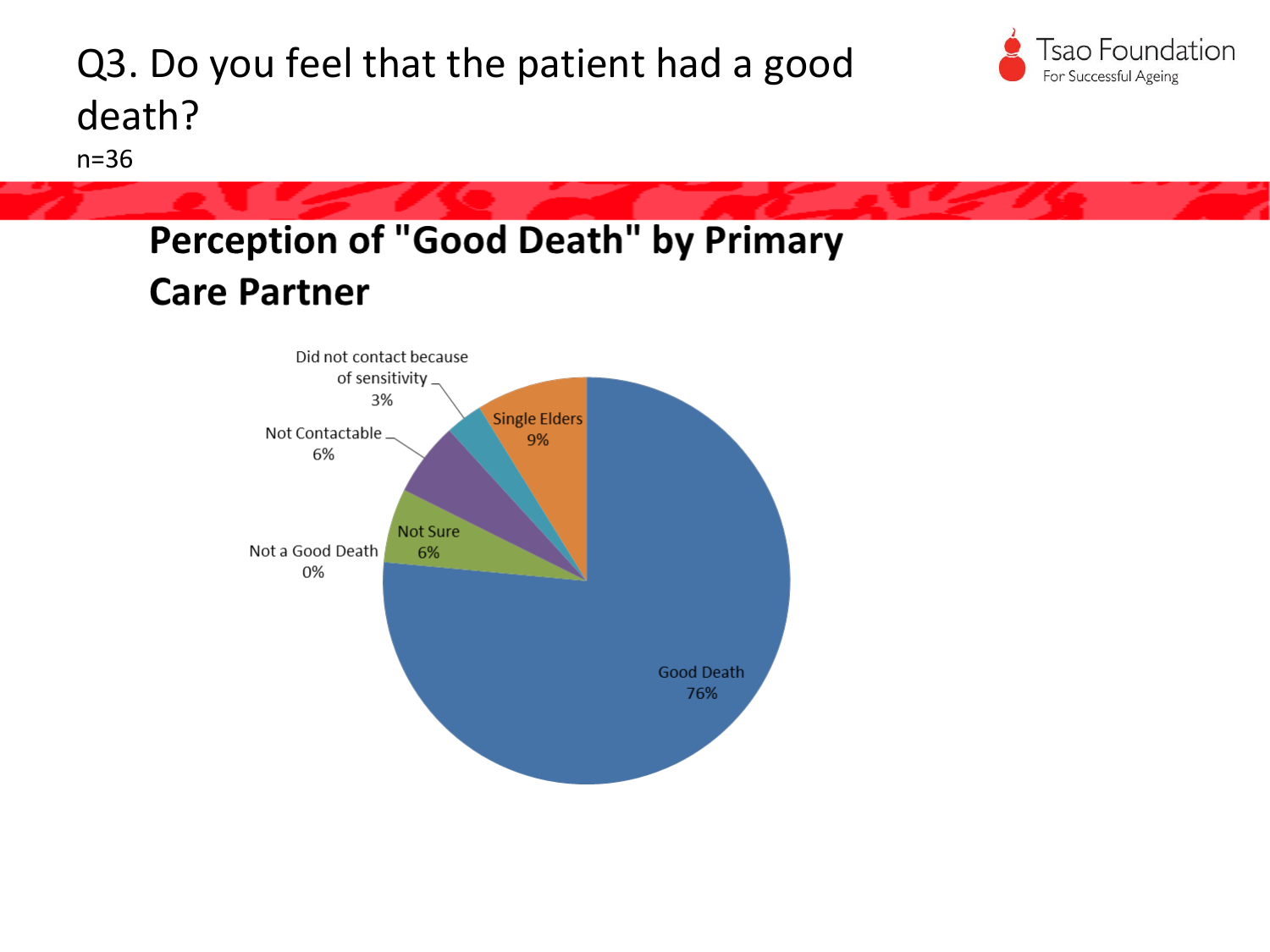

### **Discussion**

- This is our first attempt in codifying End of Life Care in a 'generalist' Home-based Long Term Care service
	- It is possible to deliver on palliative care for the long-term chronic sick population by a generalist non-hospice team
	- A cost-effective study might be helpful to establish if this could be a sustainable model of palliative care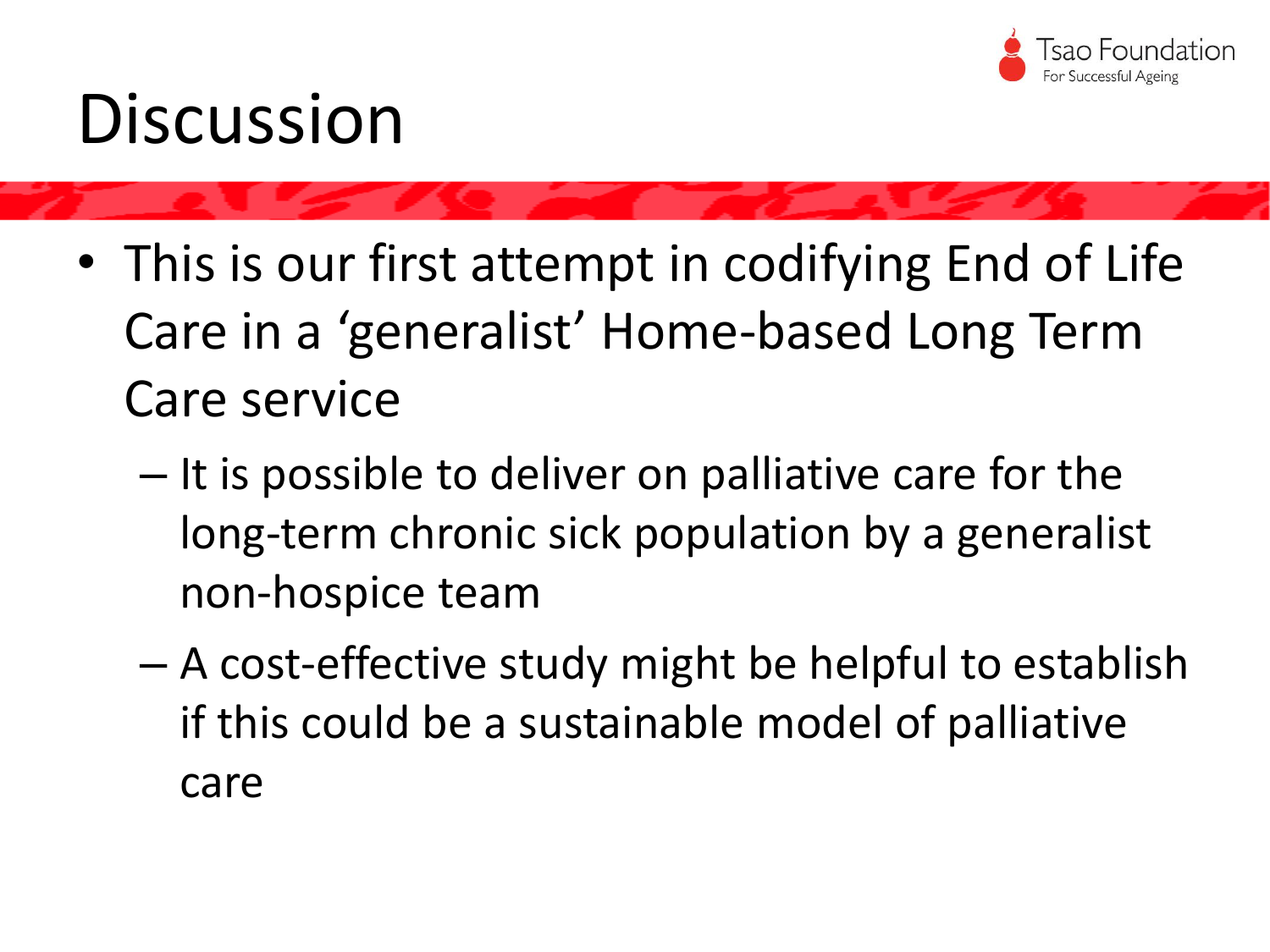

- Majority of our patients suffer from Dementia and Cerebrovascular Diseases
	- A strong therapeutic relationship, person-centred care planning and timely communication family is pivotal
	- Nursing skills transfer and social workers' inputs in supporting informal care are the main interventions
	- Geriatric and psychogeriatric competencies are useful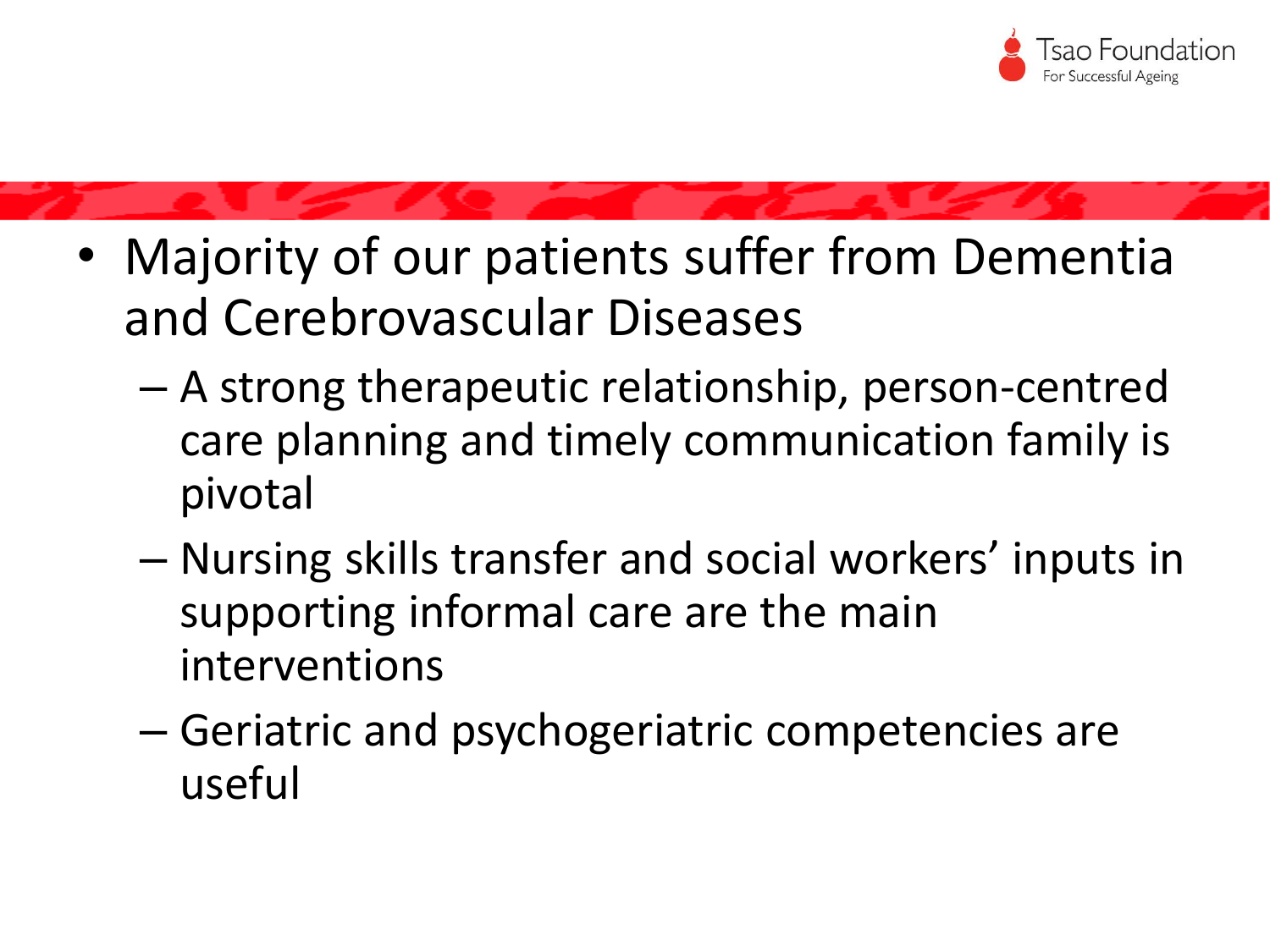

- With ACP, timely communication and the focus on psychosocial support, majority of patients
	- can die in a place of their choice,
	- need not receive Tube Feeding against their wish,
	- are perceived to have died a good death by their families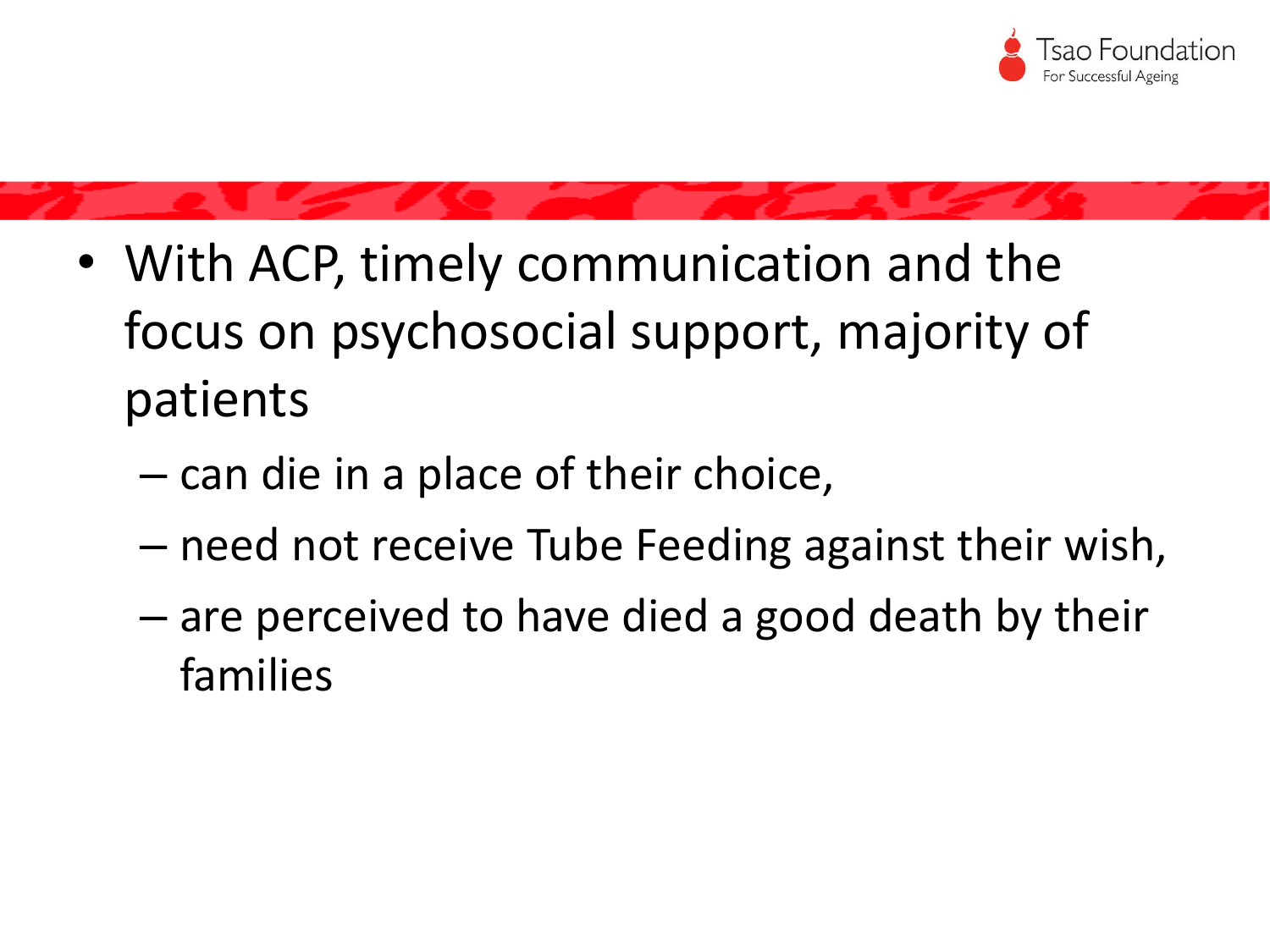

- Specialist symptom management skills appear not to be an important competency-requirement
	- The mainstay of palliative care in home-based LTC seems to be the domain of visiting community nurses and social work care managers
	- Nevertheless, the support of doctors within the care team is crucial. These doctors need not be specialists in Palliative Medicine.
	- However, specialist Palliative Medicine consultation should be available from time to time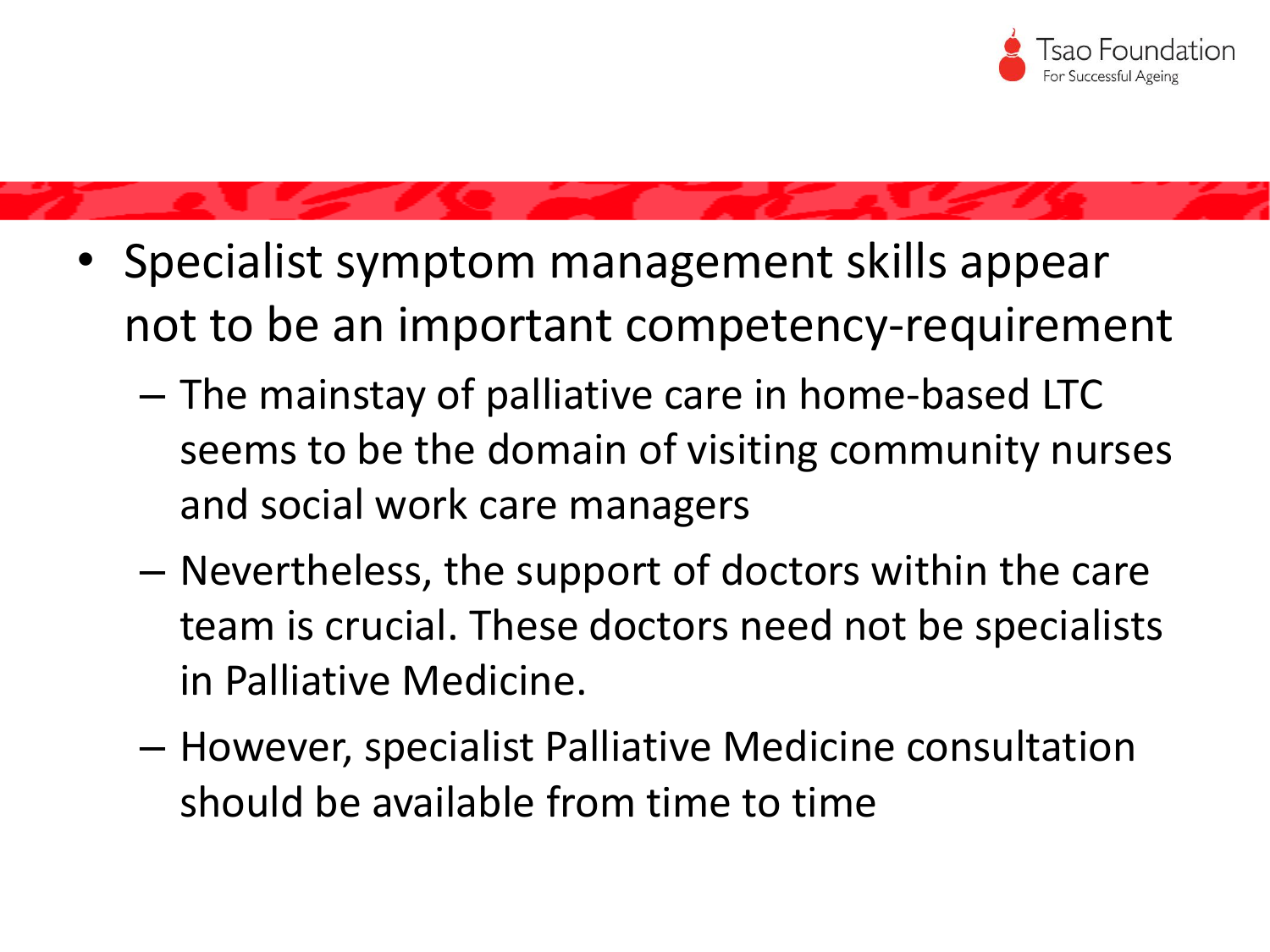

- Prognostication based on the American Medicare Local Coverage Determinations appear fairly accurate – as the average lifespan after admission falls within 6 months. May have implications on resource allocations
	- E.g. For Alzheimers Disease:
		- FAST 7a + 1 episode of fever within 1 year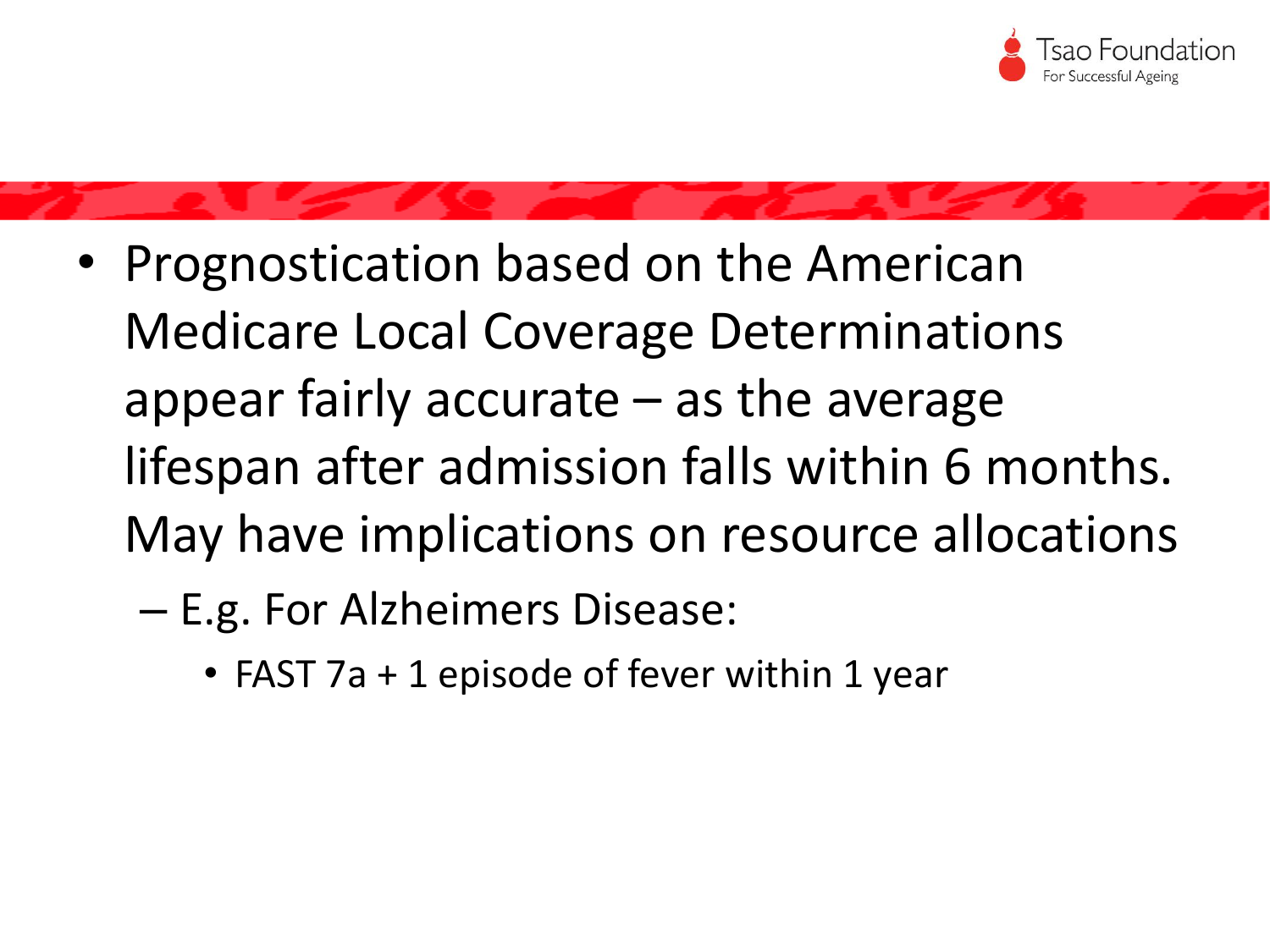#### Similarities and Differences between HMMC and most Home-based Hospice Programmes



| <b>Similarities</b>                                                                  | <b>Differences</b>                                                                                                                                  |
|--------------------------------------------------------------------------------------|-----------------------------------------------------------------------------------------------------------------------------------------------------|
| Emphasis on Quality of Life – person-<br>centred, rather than disease-centric        | Trajectory of life and debility difficult to<br>predict for the very frail. May be very<br>long-drawn for years. Terminal stage not<br>clear-cut    |
| Multidisciplinary team in assessment,<br>care planning and care delivery             | Having multiple co-morbidities is the<br>norm. Dementia is very common.                                                                             |
| <b>Emphasis on Symptom Management</b>                                                | Pain is less pronounced and may be less<br>common                                                                                                   |
| Focused on counseling and<br>communication, and supporting informal<br>care partners | As the terminal is not well-recognized,<br>ethical dilemmas such as decision for<br>tube-feeding and hospitalizations are<br>frequently encountered |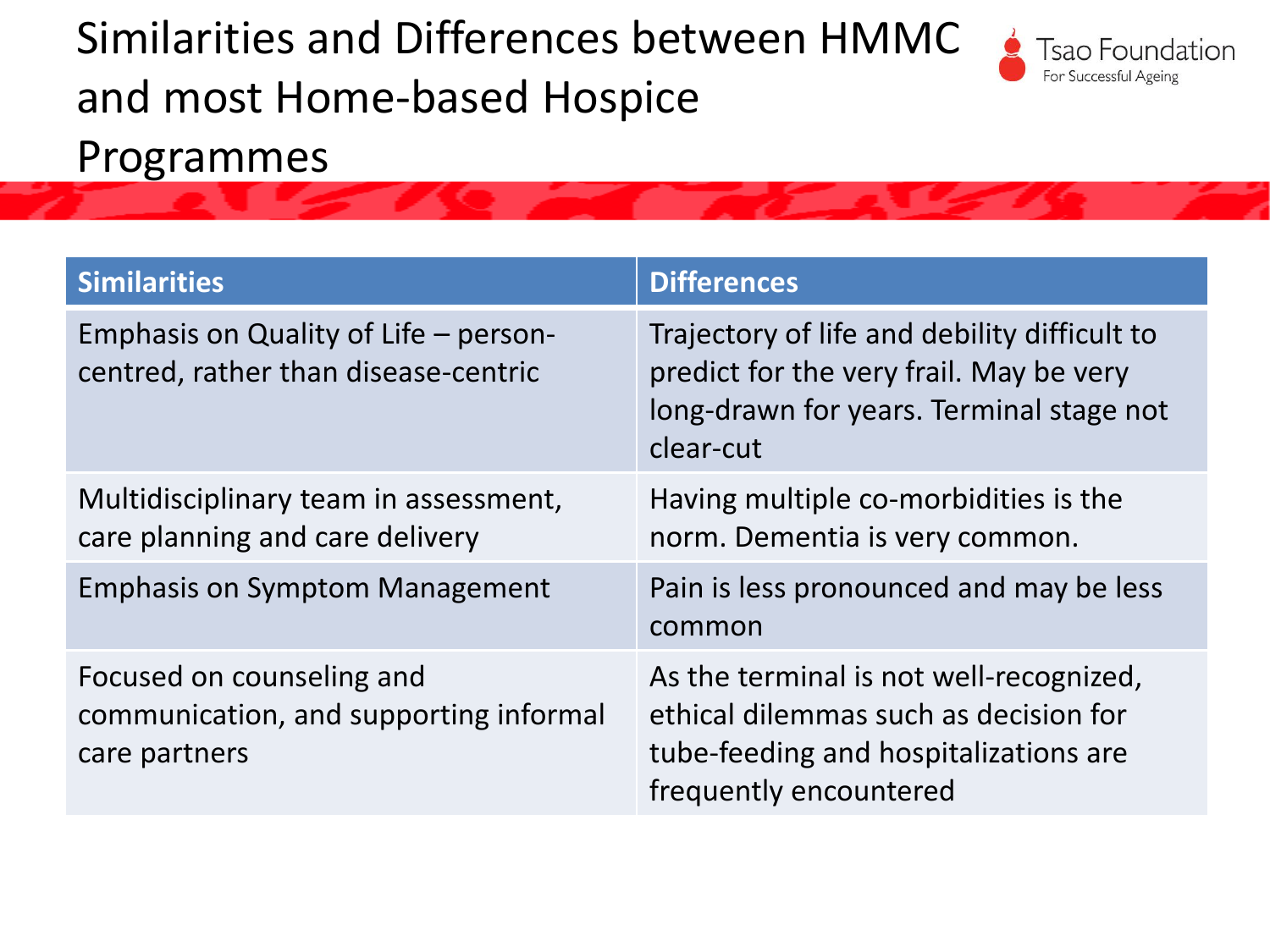

Advantages of Assimilating EoL Care within a Primary Care-LTC Service

- Most older persons die in a frailty, 'dwindling' trajectory<sup>1</sup>. It would be too costly to provide specialist palliative care service for all of them.
- A primary care-LTC empowered and enabled to provide EoL Care may reduce the need for hospitalization<sup>2</sup>
- Minimizes the need for patients to switch between care settings and primary care providers
	- Therapeutic rapport between patient/ family/ care teams can be harnessed to improve quality of care
	- 1. Lunney JR et al Profile of older Medicare decedents. J Am Geriatr Soc. 2002; 50:1108-1112
	- 2. Report on the National Strategy for Palliative Care Oct 2011: Pg 24 Fig 6